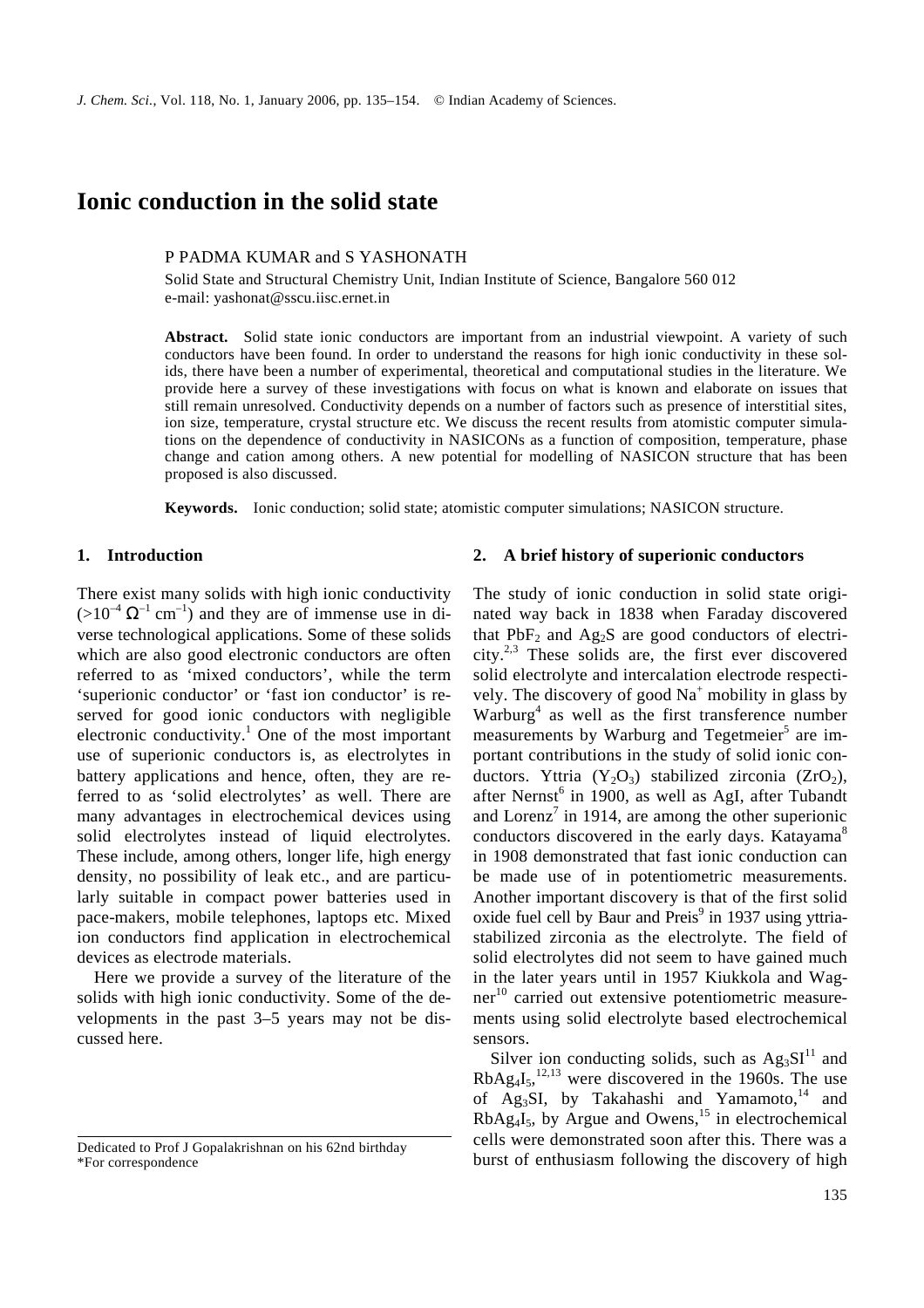ion mobility in **b**-alumina  $(M_2O.xAl_2O_3$ , where  $M =$ Li, Na, Ag, K, Rb,  $NH<sub>4</sub>$  etc.) by Yao and Kummer in 1967.<sup>16</sup> Na-**b**-alumina was successfully used in Na/S cell by Kummer and Weber.<sup>17</sup> The discovery of  $\boldsymbol{b}$ alumina, an excellent solid electrolyte with a fairly rigid framework structure, boosted searches for newer superionic conductors with skeleton structures. This led to the synthesis of gallates, by Kuwabara and Takahashi<sup>18</sup> and Boilot *et al*,<sup>19</sup> and ferrites, by Takahashi *et al*, 20,21 which are *b*-alumina type compounds with the Al replaced by Ga and Fe respectively. Lamellar structures of the kind  $K_{0.72}L_{0.72}M_{0.28}O_2$ , where  $L = Se$  or In and  $M = Hf$ ,  $Zr$ ,  $Sn$ , and  $Na<sub>0.5</sub>In<sub>0.5</sub>Zr<sub>0.5</sub>S<sub>2</sub>$  or  $Na<sub>0.8</sub>Zr<sub>0.2</sub>S<sub>2</sub>$  having high electrical conductivities were also synthesized following this. $22,23$ 

Another advance in the tailored making of superionic solids was when Hong<sup>24</sup> and Goodenough *et*  $al^{25}$  reported high conductivity in 'skeleton' structures involving polyhedral units. The skeleton structure consists of a rigid (immobile) subarray (sublattice) of ions which render a large number of three-dimensionally connected interstitial sites suitable for long range motion of small monovalent cations.<sup>25</sup> Hong reported synthesis and characterization of  $\text{Na}_{1+x}\text{Zr}_2\text{Si}_x\text{P}_{3-x}\text{O}_{12}$ , where  $0 \le x \le 3$ , now popularly known as NASICONs.<sup>25</sup> It is observed that the best conductor of the series is  $Na<sub>3</sub>Zr<sub>2</sub>Si<sub>2</sub>PO<sub>12</sub>$  $(x = 2)$ . Its conductivity is comparable to Na-**b**alumina above 443 K. Na<sub>3</sub>Zr<sub>2</sub>Si<sub>2</sub>PO<sub>12</sub> is the first reported  $Na<sup>+</sup>$  ion conductor with three dimensional conductivity.  $Hong<sup>24</sup>$  reported the synthesis and structure of Li, Ag and K counterparts of NASI-CONs as well.  $LiZr_2(PO_4)$ <sub>3</sub> is yet another superionic conductor at high temperature. The enormous ionic substitutions possible in  $NaZr_2(PO_4)_3$  led to the synthesis of a very large number of compounds which now find applications in diverse fields of materials science.

Goodenough *et*  $al^{25}$  investigated the possibility of fast ion transport in various other skeleton structures as well. The other skeleton structures examined includes that of the high-pressure-stabilized cubic *Im*<sup>3</sup> phase of  $KSbO<sub>3</sub>$  and  $NaSbO<sub>3</sub>$ , defect-pyrochlore structure of the kind  $AB_2X_6$ , carnegieite structure of high-temperature  $NaAlSiO<sub>4</sub>$  as well as the NASI-CONs.<sup>25</sup> While the Na<sub>3</sub>Zr<sub>2</sub>Si<sub>2</sub>PO<sub>12</sub> is found to be the best in the series,  $NaSbO<sub>3</sub>$  is also a promising material for solid electrolyte applications.<sup>25</sup>

Since 1970, a good number of studies focusing on the synthesis and characterization of lithium ion conductors appeared. Search for the lithium ion conductors are motivated by the small ionic radii of Li<sup>+</sup>, its lower weight, ease of handling and its potential use in high energy density batteries.  $Li<sub>2</sub>SiO<sub>4</sub>$  is one of the earliest superionic solids known.<sup>26</sup>  $Li<sub>2</sub>SiO<sub>4</sub>$  as well as many solid solutions involving it shows high ionic conductivity and has been the subject of many interesting studies.<sup>27-29</sup> Li<sub>2</sub>SiO<sub>4</sub><sup>30</sup> as well as its non-stoichiometric solid solution  $Li_{4-3x}$ Al<sub>3</sub>SiO<sub>4</sub> ( $0 \le x \le 0.5$ )<sup>31</sup> are promising Li superionic conductors. Some of the important Li ion conductors that have attracted investigations are  $Li_3N$ ,<sup>32,33</sup> Li-<br>**b**-alumina,<sup>34</sup> NASICON type, LiZr<sub>2</sub>(PO<sub>4)3</sub>,<sup>35</sup> *b*-alumina,<sup>34</sup> NASICON type, LiZr<sub>2</sub>(PO<sub>4</sub>)<sub>3</sub>,<sup>35</sup>  $LiHf_2P_3O_{12}^{35}$  etc., ternary chalcogenides like Li- $\text{InS}_2$ ,<sup>36</sup> Li<sub>4</sub>B<sub>7</sub>O<sub>12</sub>X (X = Br, Cl or S).<sup>37</sup>

While most of the superionic conductors discussed above are crystalline, many glassy<sup>38-40</sup> as well as polymer $41-44$  electrolytes are also being studied extensively.

### **3. Conduction mechanisms**

For ionic conductivity, transport of one or more types of ions across the material is necessary. In an ideal crystal all constituent ions are arranged in regular periodic fashion and are often stacked in a close-packed form. Thus there is little space for an ion to diffuse. Often, the available space is just enough for vibration around its equilibrium position. However, at any non-zero temperature there exist defects. These could, for example, be positional disorder due to deviation from ideal stacking. The degree of such disorder can vary from one material to another or even from one temperature or pressure to another in the same material. At zero temperature the free energy is dominated by the potential energy. Hence the arrangement of ions in an ideal crystal at zero temperature is such that the total potential energy of the system is the lowest. As the temperature of the system increases, the contributions to free energy from entropy becomes more and more prominent. The entropy, as it is often described, is a measure of the degree of disorder. Thus the origin of the crystal defect arises from the system attempting to minimize the free energy through an increase in the entropy.

Two types of defects important in the context of ion mobility in crystals are 'Schottky' and 'Frenkel' defect. These belong to the class of 'point defects' in crystals. Schottky defect refers to the crystal imperfection in which a pair of ions, one cation and the other an anion, disappears leaving their positions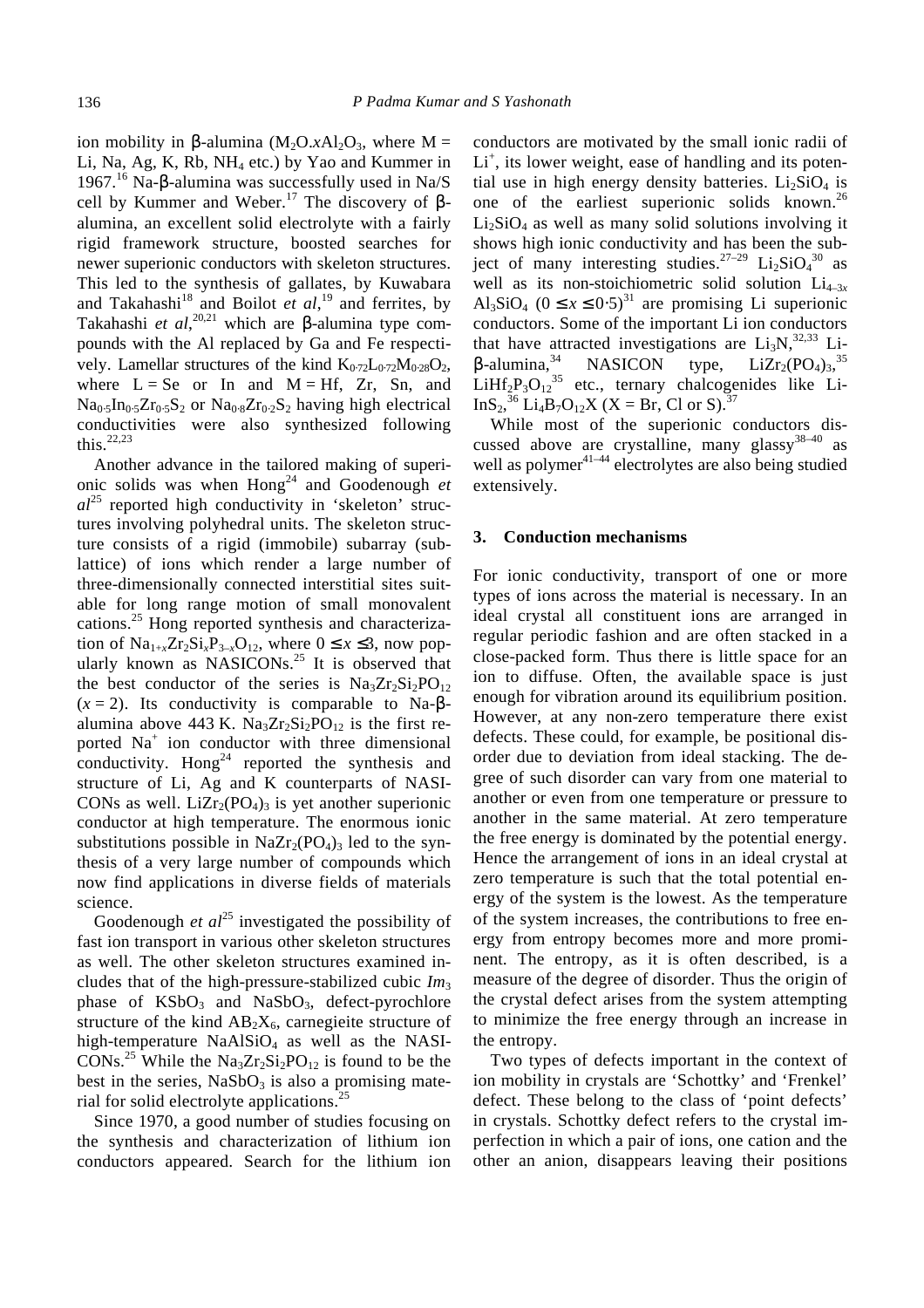vacant. A single ion missing from its regular position and wandering in interstitial sites results in Frenkel defect. Interstitial sites have different environments, in terms of the number or type of their neighbours or its separation from the neighbours, than the regular sites. Interstitial sites, or simply interstitials, are not energetically favourable for ions; their occupancy, though, is driven by entropy enhancement discussed earlier. Both Frenkel and Schottky defects result in vacant sites in the crystal and any ion in the immediate vicinity can jump to one of the vacant sites. This leaves the previous site of the ion vacant which could now host another ion. This process can lead to transport of ions across the solid giving rise to conductivity. This mechanism is termed *vacancy migration*. NaCl is a typical example wherein the ionic conduction is through vacancy migration. The ion that moves to the interstitial site, giving rise to a Frenkel defect, can subsequently jump to a neighbouring interstitial site and so on, resulting in long distance motion of the ion. This mechanism is referred to as *interstitial migration*. Apart from these two mechanisms, there is yet another mechanism called *interstitialcy mechanism*. This refers to the conduction mechanism through cooperative movement of two or more ions. In crystals where this mechanism is known to operate, the occupancies of the sites as well as the interstitials are such that for an ion to jump to a neighbouring site or interstitial requires one or more neighbouring ions to be pushed elsewhere. This is believed to be the conduction mechanism in Na-*b*-alumina.

## **4. Classification of ionic conductors**

Presence of disorder or defects are necessary for ionic transport in a solid. We have discussed in the previous section how point defects in a crystal can lead to transport of ions. The density of defects, which is the number of defects per unit volume, in a crystal depends considerably on various factors like, the structure, the temperature, the presence of impurity ions, the nature of chemical bonding between constituent ions etc. Thus classification of ionic solids (not necessarily superionic conductors) are proposed based on the type of defect or disorder responsible for ionic conduction. One useful classification of crystalline ionic conductors by Rice and Roth $1,47$  is as follows:

*Type I:* These are ionic solids with low concentration of defects  $\sim 10^{18}$  cm<sup>-3</sup> at room temperature.

These are generally poor ionic conductors like, NaCl, KCl etc.

*Type II:* Ionic solids with high concentration of defects, typically,  $\sim 10^{20}$  cm<sup>-3</sup> at room temperature belong to this category. These are generally good ionic conductors at room temperature and, often, fast ion conductors at high temperatures. Stabilized  $ZrO<sub>2</sub>$ , CaF<sub>2</sub> etc. are examples.

The conduction mechanism in type I and II conductors is 'vacancy migration'.

*Type III:* Best superionic conductors like Na-*b*alumina,  $RbAg_4I_5$  etc. belong to this class of compounds. These solids have a 'molten' sub-lattice or 'liquid like' structure of the mobile ions whose concentration is typically  $10^{22}$  cm<sup>-3</sup>. In other words at least one type of ions constituting the crystal are highly delocalized over the sites available to them. The free energy associated with the regular sites and interstitial sites, in these solids, are very similar and hence they are almost equally favourable for occupancy of ions. The conduction mechanism in such solids are mostly 'interstitial' or 'interstitialcy migration' or a mix of both.

## **5. Ionic conductivity**

As is evident from the previous discussions the factors that influence the conductivity in the solid state are the concentration of charge carriers, temperature of the crystal, the availability of vacant-accessible sites which is controlled by the density of defects in the crystal and the ease with which an ion can jump to another site etc. The last of the above discussed factors, namely, the ease with which an ion can jump to a neighbouring site is controlled by the *activation energy*. The 'activation energy' is a phenomenological quantity. It may be said to indicate the free energy barrier an ion has to overcome for a successful jump between the sites. Among the various factors that influence the ionic conductivity of a crystal the activation energy is of utmost importance since the dependence is exponential. It can be measured quiet conveniently by experiments. The activation energies are most commonly deduced using the Arrhenius expression, given by,

$$
\mathbf{S} = (A/T) \exp(-E_a/K_B T) \tag{1}
$$

where  $\boldsymbol{s}$  is the conductivity at temperature *T* in K,  $k_B$ is the Boltzmann's constant,  $E_a$  is the activation energy and *A* is called the pre-exponential factor. The pre-exponential factor, *A*, contains all the remaining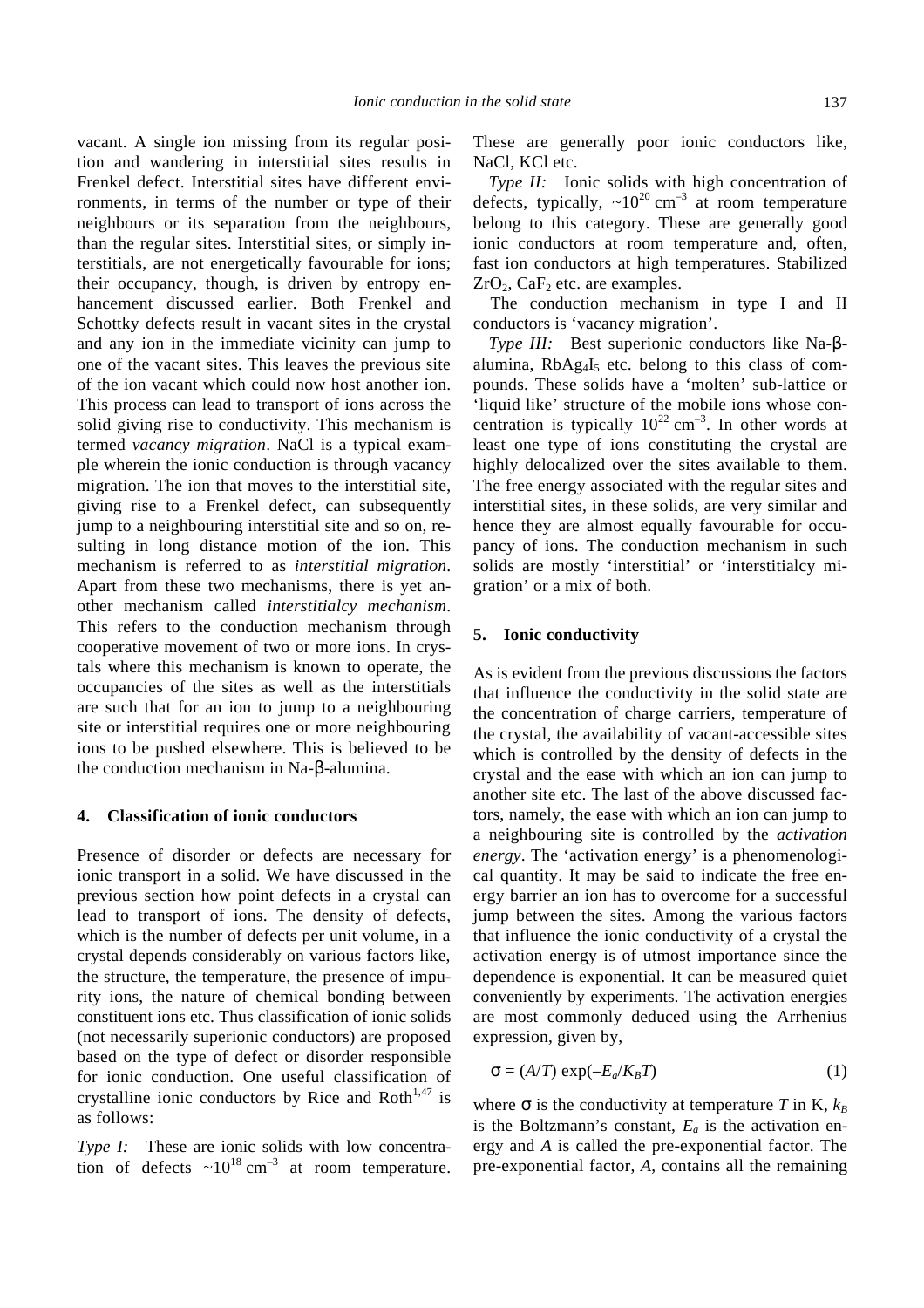factors, i.e., other than the activation energy, that influence the ionic conductivity. The activation energy, *Ea*, may be deduced easily from the slope of the  $\ln_e(\mathbf{s}T)$  versus  $T^{-1}$  plot. The random walk theory support the above functional form of *s* and also describes *A* in terms of other factors that influence the ionic conduction.<sup>2</sup>

The Nernst–Einstein expression relates the ionic conductivity to the diffusion coefficient of ions and is particularly useful in molecular dynamics study. The Nernst–Einstein expression suggest that the conductivity,

$$
\mathbf{S} = nq^2 D/k_B T \tag{2}
$$

where *n* is the number of ions per unit volume,  $q$  is its charge and *D* the self-diffusion coefficient of ions,

$$
D = zNc(1-c)a_i^2\mathbf{n}/k_BT,
$$
\n(3)

where  $z$  is the number of nearest neighbour sites of density *N*,  $c$  is the concentration of ions,  $a_l$  the distance between the sites and *n* is the jump frequency given by,

$$
\mathbf{n} = \mathbf{n}_0 \exp(-E_a / k_B T), \tag{4}
$$

where  $E_a$  is the free energy barrier associated with the ion hop between two sites and  $n_0$  is the cage frequency (site frequency) of the ion. The expression suggest that for high diffusivity in solids,

(1) high density of mobile ions (*c*),

(2) the availability of vacant sites (that can be accessed by the mobile ions)  $(1 - c)$ ,

(3) good connectivity among the sites (requiring conduction channels with low free energy  $(E_a)$  barriers between the sites).

# 5.1 *Common current carrying ions in superionic solids*

Both cations and anions can be carriers of electric current in ionic solids. In general cations have smaller ionic radii than anions and going by the simple logic that 'smaller ions diffuse faster' (though there are situations where this logic does not work – one such situation is the Levitation Effect[?]) one expects cations to diffuse faster in solids. Hence the majority of superionic solids discovered are cation conductors. The current carrying cations commonly found in superionic conductors are Li<sup>+</sup>,

 $Na<sup>+</sup>$ ,  $K<sup>+</sup>$ ,  $Ag<sup>+</sup>$  and  $Cu<sup>+</sup>$ . This is, of course, disregarding the good proton  $(H<sup>+</sup>)$  conductors. There are a large number of excellent proton conductors which find immense industrial applications, for example, in fuel cells. The study of proton conductors is regarded as separate field because, often, it is suggested that the basic mechanism of proton transport in systems is quite different from other superionic conductors and one requires to invoke quantum mechanical concepts to explain them.

There are superionic conductors where the charge carriers are anions. However, the list of anion-conducting superionic solids is comparatively small and, so far, among the numerous anions only  $F^-$  and  $O^{2-}$  are found to be good carriers of electricity. As described above ionic radii or size of the ion is an important factor in deciding the diffusivity of ions and the existence of  $F^-$  and  $O^2$ -conducting superionic solids is owing to their small ionic radii of 1⋅36 and 1⋅21 Å respectively, which falls in between the ionic radii of  $Na^+$  and  $K^+$ .

Another factor that influences the diffusivity of ion is the magnitude of the charge it carries. When the charge on an ion is large it is likely to be confined to its site by stronger Coulombic attraction of its neighbouring ions (which are of opposite charge). Also, when the charge on the ions is larger it finds higher activation energy barrier in its jump between sites. This is the reason why the predominant current carrying or conducting species in known superionic solids are monovalent with the exception of oxygen  $(O<sup>2</sup>)$  which is divalent. It is also noteworthy in this context that most  $O^{2-}$ -conductors are superionic only at high temperatures.

# **6. Experimental probes to study superionic conductors**

Various experimental techniques have been employed in the past to study superionic solids. Often, depending on the nature of the system studied, some techniques prove more useful than others. Aspects of primary importance in the study of superionic conductors along with the most common experimental tools employed for the purpose will be briefly discussed below.

# 6.1 *Structural characterization*

In the previous discussion we saw that long range motions of ions that lead to high conductivity in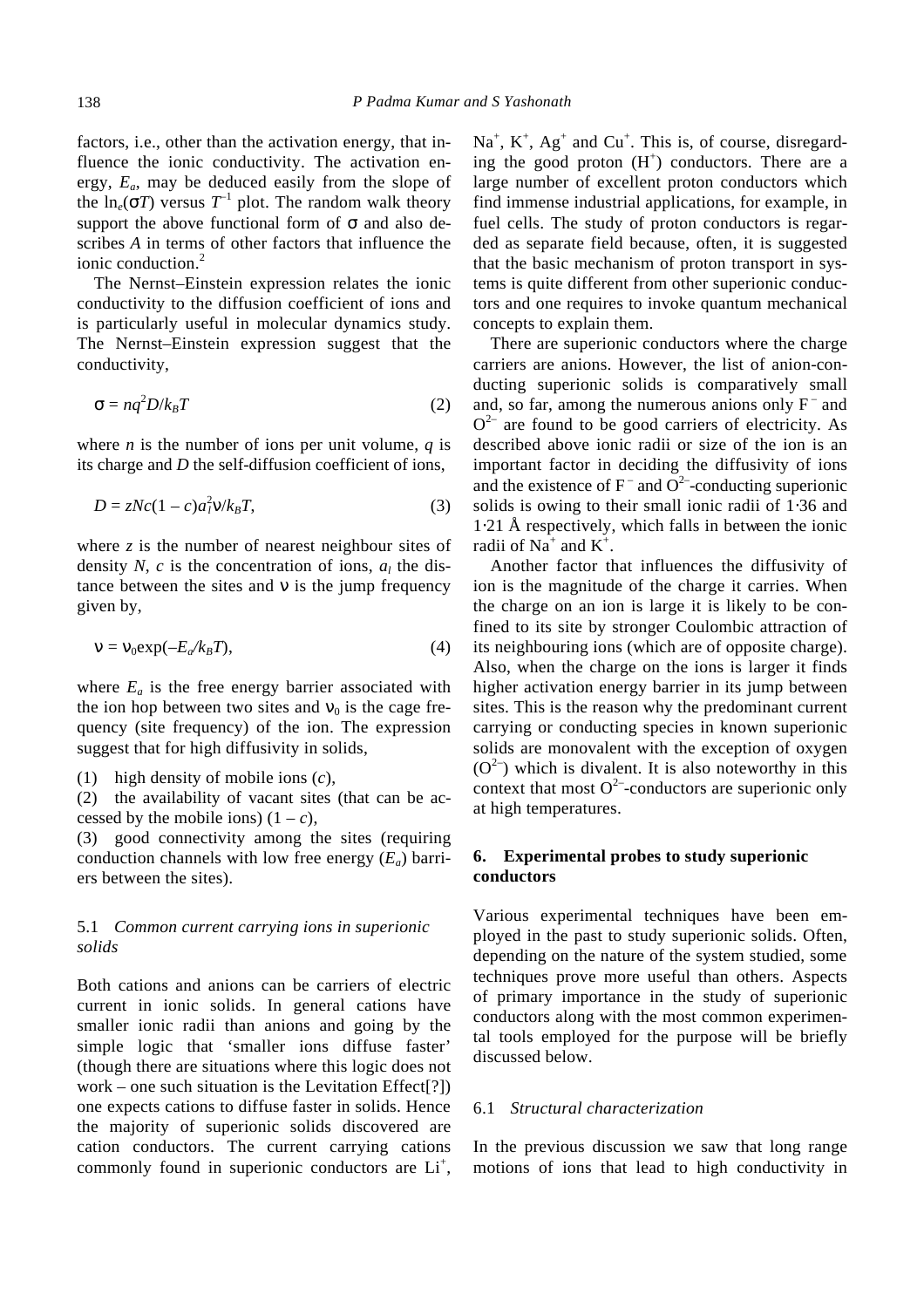these solids require high density of mobile-ion-sites along with a network of 'smooth' conduction channels connecting them. This suggests that there is a close interplay of the structure and conductivity in superionic solids. Hence detailed understanding of the structural features is of particular importance in the context of superionic conductors. As in the case of other crystalline solids, *X-ray* and *neutron diffraction* techniques are commonly employed to elucidate the structure features of superionic solids. Superionic conduction being a bulk property rather than a surface property, optical, electron, scanning tunneling as well as atomic force microscopy are of limited application in characterizing the structure of superionic solids. A preliminary analysis of structure includes the symmetry of the unit cell, the positions of immobile ions as well as the distribution of vacant and occupied mobile-ion-sites in the unit cell. A knowledge of the conduction channels as well as the bottlenecks to ionic motion are other aspects of considerable importance in superionic solids.

#### 6.2 *Thermodynamic properties*

*Differential scanning calorimetry* (DSC) as well as *differential thermal analysis* (DTA) are useful in deducing the thermodynamical properties of solids. These techniques are particularly important in superionic solids to locate as well as classify structural phase transitions which are observed in most superionic solids. These phase transitions are often associated with a few orders of magnitude changes in conductivity. Hence these transitions are some times referred to as *normal–superionic* transition. In superionic solids, where such structural phase transitions are observed, the enhancement in conductivity is often attributed to the changes in structural features of the solid. Structural phase transitions observed in some superionic solids will be discussed later in this section. Transition temperatures are fairly accurately determined by either of the two techniques mentioned above while the microscopic information regarding the changes in the structural features is deduced from X-ray or neutron diffraction experiments carried out above and below the transition point.

#### 6.3 *Vibrational spectra*

Vibrational spectra of the solids have been recorded using *infrared* (IR), *far-infrared* (FIR) or *Raman*. These techniques are also useful in characterizing superionic solids. The frequencies associated with the diffusive modes of the mobile ions are lower, a few tens in units of  $cm^{-1}$ , which is expected. The far-infrared measurements are particularly useful in deducing these low vibrational frequencies of mobile ions. As mentioned above, most superionic solids exhibit structural phase transitions and vibrational spectra can provide valuable insights to the 'mode softening' (which refers to the disappearance of a particular vibrational mode) phenomena associated with structural phase transitions. In some systems it is seen that the vibrational modes of the immobile species also significantly influence the dynamics and transport of the diffusing species. Spectroscopic studies can provide valuable insights into such phenomenon.

# 6.4 *Conductivity, diffusion coefficient and ion transport*

The net conductivity of a solid has contributions from electrons as well as ions. The *transference*  number measurements<sup>1</sup> can be performed to find out the actual charge carriers in a solid. There are many sources of error in conductivity measurements which are to be eliminated before results can be interpreted. The contact resistance and polarization effects at the superionic solid-electrode interface as well as the grain boundary conduction are the predominant among them. *a.c.* impedance measurement (to avoid errors due to polarization effect) using 'four-probe' technique (to avoid errors due to contact resistance) is used to minimize errors due to the first two sources. The conductivity measured at various frequency values of the external field at a given temperature is then extrapolated to zero frequency value to get the *d.c.* conductivity value. The errors due to grain boundary conduction depends on the material as well as the method of preparation, heat treatment etc. The use of single crystals for conductivity measurements is the only solution to this problem. The conductivity measurements are generally performed over a range of temperatures so that activation energies can be calculated (as described in §5). These activation energies can give a rough estimate of the microscopic activation energy barrier encountered by the ion.

As described by the Nernst–Einstein (3) the diffusion coefficient can be deduced from conductivity value. But there are ways, such as the *tracer diffu-*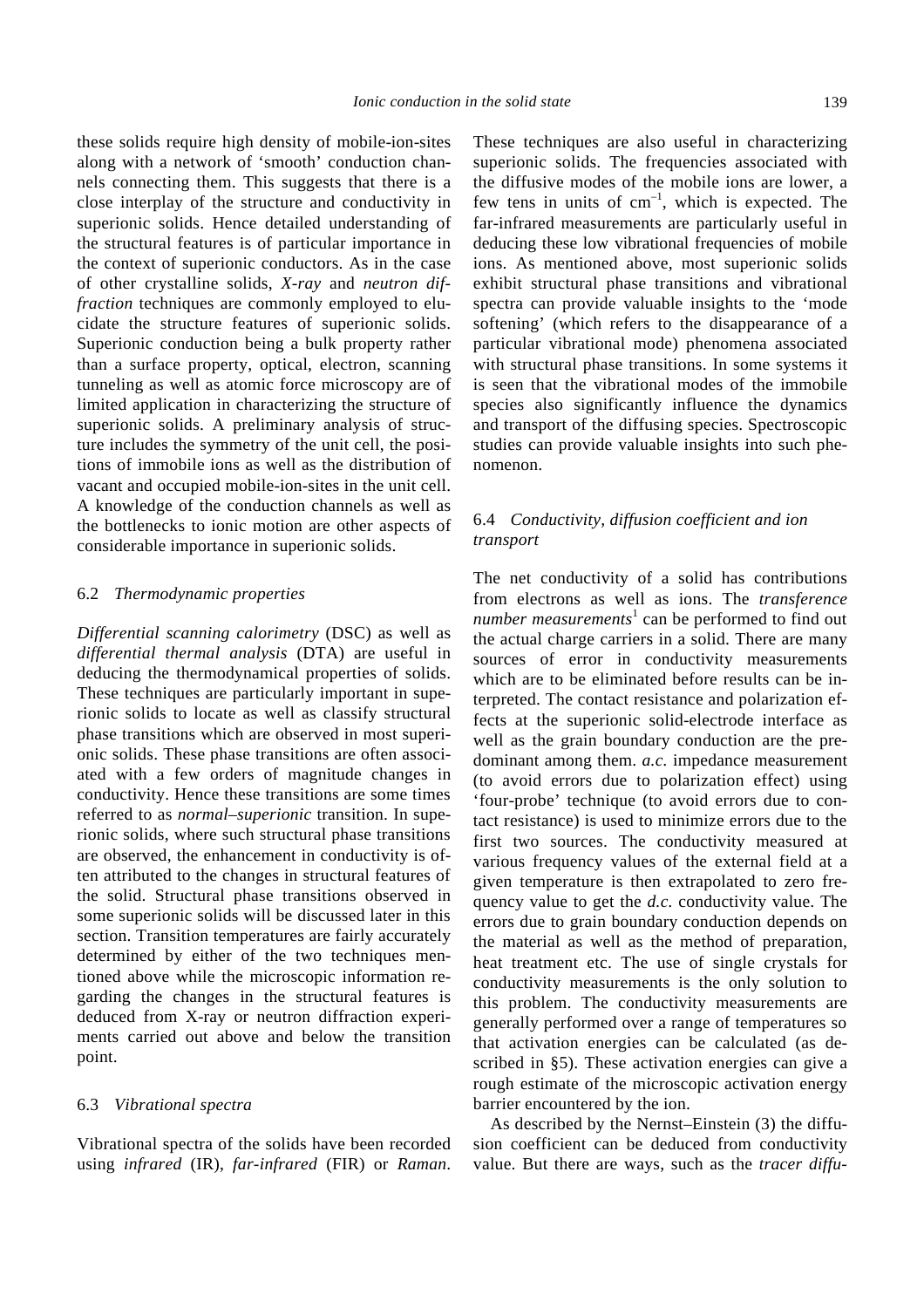sion experiment,<sup>46</sup> to estimate the diffusion coefficient directly from experiments. The value of diffusion coefficient measured by tracer diffusion and that deduced from conductivity (using (3)) are in some cases different. The ratio of the two,

$$
H_R = D_{Tr}/D_{\mathbf{s}},\tag{5}
$$

where  $D_{Tr}$  is the tracer diffusion coefficient and  $D_s$ is the diffusion coefficient from Nernst-Einstein relation), is referred to as the 'Haven ratio'. This measures the extent of ion–ion correlation in the superionic solid considered.

## 6.5 *Microscopic ion dynamics*

Nuclear magnetic resonance (NMR) is a useful experimental probe in gaining insights to the microscopic ion dynamics. Different peaks in the NMR spectrum from a superionic solid can be correlated with different environments of the probing ion (e.g., in Li-NMR it is the different Li environments in the sample that the signals characterize). This helps to identify how many different mobile-ion-sites are being occupied as every site has a different environment. The full width at half maximum (FWHM), which is commonly referred to as the 'line width', of NMR peaks reduces as the mobility of the probed species increases. This is usually called the 'motional narrowing'. This property is quite conveniently made use of in the study of superionic solids to locate the normal–superionic transition. Approximate estimate of activation energies as well as relaxation times of mobile ions can also be obtained from NMR studies.

Quasi elastic neutron scattering (QENS) technique is powerful in depicting the ionic motion in superionic solids, even though they are tedious to perform. The technique has the advantage that ion dynamics can be probed at spatial as well as temporal domains. There are different models of diffusion of ions proposed, such as, *simple diffusion*, *jump diffusion* and *local motion plus jump diffusion*. QENS results can be analysed to find out which of these diffusion models is appropriate for the superionic conductor under study. The method can also be used to estimate the long time diffusion coefficient values from the behaviour in the limit of small *k*.

While these are the more common experimental techniques used in the study of superionic solids other techniques such as, thermoelectric power

measurements,<sup>1</sup> birefringence measurements,<sup>1,47</sup> Hall effect,<sup>1,48,49</sup> surface ion spectroscopy<sup>1,50</sup> etc. have also been used.

Apart from the various experimental techniques discussed above, computer simulation techniques have also been employed in the study of superionic conductors. Considering the relevance of this technique in the present context of the thesis, a description of the same is given.

#### **7. Computer simulation techniques**

Computer simulation is a relatively newer technique to study properties of matter. Proposed in the fifties by Metropolis and coworkers, the technique has constantly been improved by various researchers. The field of computer simulation has gained considerably in the recent years from the availability of faster computers and computer simulation has now grown into a power tool and is widely employed in many diverse areas of condensed matter. The unique feature of the technique is the ease with which microscopic, or more appropriately 'nanoscopic', mechanism governing the phenomenon under study can be elucidated. This is indeed the motivation behind employing simulation techniques to the study of superionic solids.

In the following sections we discuss a few of the important simulation techniques used in the study of superionic solids.

## 7.1 *Monte Carlo*

The Monte Calro (MC) technique originated from the basic idea of von Neumann and Ulam to employ stochastic sampling experiments to solve certain mathematical problems. $\frac{5}{51}$  The technique in its present form was proposed by Metropolis and coworkers in 1953. $52$  The name 'Monte Carlo' derives from the extensive use of random numbers.

Statistical mechanics suggest that average of any property, *A*, of the system (can be a system of particles, spins etc.), can be calculated in the canonical (NVT) ensemble as,  $53$ 

$$
\langle A \rangle = \frac{\int A(t) \exp(-bH(t))dt}{\int \exp(-bH(t))dt},\tag{6}
$$

where **H** is the Hamiltonian of the system,  $\mathbf{b} = 1/k_B T$ and *t* represents all the phase space variables (for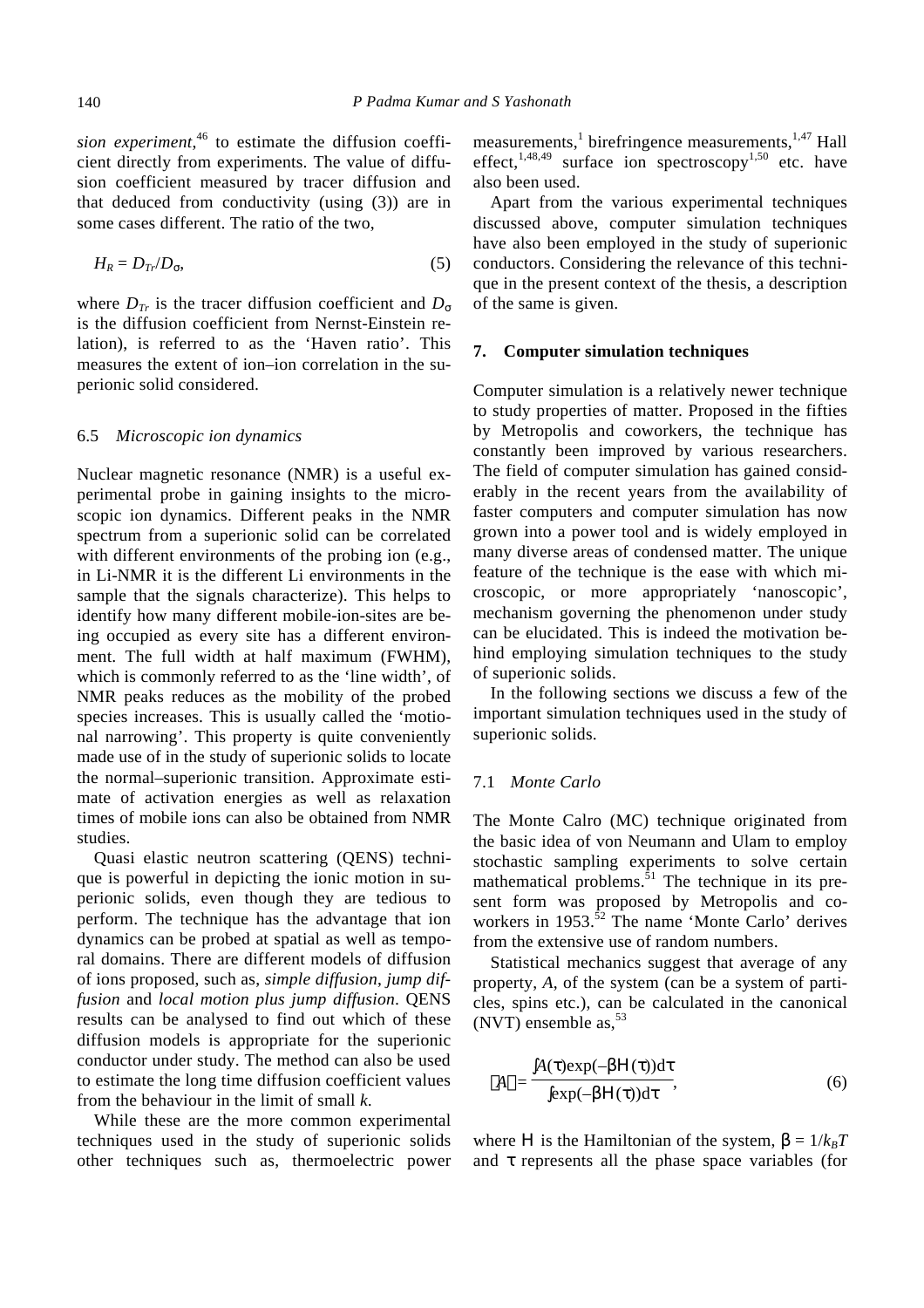example, all the spatial  $(x, y, z)$ , as well as momenta  $(p_x, p_y, p_z)$  in the case of a system of particles). The Hamiltonian,  $H(t)$ , can be split into potential,  $U(r)$ (which depends only on the spatial coordinates), and kinetic,  $\mathbf{K}(p)$  (which depends only of the momenta), parts as,

$$
\mathbf{H} = \mathbf{K} + \mathbf{U},\tag{7}
$$

The potential function,  $U(r)$ , captures all the characteristics of the system and can be quite complex. Later in this section we discuss the intermolecular potentials. The kinetic energy term,  $K$  has the simple functional form,  $\mathbf{K} = \sum p_i^2 / 2m_i$ , and hence its contribution to (6) can be evaluated quite easily. Hence, often, (6) is written with  $U(r)$  replacing  $H(t)$ .

In order to evaluate the integral in (6) exactly, the entire phase space (in practice, only the configurational space) has to be scanned. For any system of 'reasonable' size, the integration has to be performed over a very large number of variables, which is beyond the power of even the modern computers. The solution to this problem is to perform *importance*  sampling suggested by Metropolis and co-workers.<sup>52</sup> Basically, Metropolis's idea was to sample only those regions of the phase space which contribute to the integral in (6). In other wards, those phase space points (configurations) for which the Boltzmann factor (Boltzmann probability),

$$
P(t) = \frac{\exp(-bH(t))}{\int \exp(-bH(t))dt}
$$
 (8)

is significant, need be sampled. It may be remembered that for a system at equilibrium, the distribution of configurations correspond to the Boltzmann probability, (8).

Now, if *M* points are sampled from the distribution  $P(t)$ , then the average of *A* may be computed as,

$$
\overline{A} = \frac{1}{M} \sum_{i=1}^{M} A(t_i). \tag{9}
$$

For large enough *M* values  $\overline{A} \approx \langle A \rangle$ , the desired thermodynamic average. But the configurations, *ti*'s, at which *P*(*t*) is significant are not known *a priori*. However, it is possible to construct a 'Markov chain' of configurations,  $t_1$ ,  $t_2$ ,... $t_i$ , that approach the desired distribution,  $P(t)$ , asymptotically.<sup>52</sup> Thus for large enough  $i$ ,  $t_i$  as well as the successive con-

figurations generated,  $t_{i+1}$ ,  $t_{i+2}$  etc. belong to  $P(t)$ . It is shown<sup>52</sup> that the Markov chain of configurations can be constructed, each from the preceeding one, with the probability of transition ('transition probability') from state *j* and  $j + 1$ , defined as,

$$
T_{j \to j+1} = \min\{1, \exp(\mathbf{b}\Delta \mathbf{U})\},\tag{10}
$$

where  $\Delta \mathbf{U} = \mathbf{U}_j - \mathbf{U}_{j+1}$ .  $\mathbf{U}_j$  and  $\mathbf{U}_{j+1}$  are potential energies corresponding to configurations  $j$  and  $j + 1$ , respectively.

The simplest Monte Carlo simulation, in the canonical ensemble, employing the *importance sampling* algorithm, involves the following steps,  $54,55$ 

(1) a configuration,  $t_1$ , is chosen and its potential energy,  $U(t_1)$ , is evaluated;

(2) another configuration,  $t_2$ , is constructed through random displacement where again the energy,  $U(t_2)$  is evaluated;

(3) the quantity,  $\mathbf{r}_{12} = \exp[\mathbf{b}(\mathbf{U}(\mathbf{t}_1) - \mathbf{U}(\mathbf{t}_2))]$  is then compared with a random number in the interval (0, 1);

(4) the move is said to be 'accepted' and  $A(t_2)$  is considered for averaging if and only if  $r_{12}$  is greater than or equal to the random number generated. In this case the next configuration,  $t_3$ , is generated from  $t_2$  as in step 2;

(5) if  $r_{12}$  is smaller than the random number, the move is said to be 'rejected',  $A(t_1)$  is considered for averaging instead of  $A(t_2)$  and  $t_3$  is generated from  $t_1$  as in step 2.

This procedure is performed iteratively a sufficiently large number of times until satisfactory convergence in  $\langle A \rangle$  is obtained. Here it may be noted that the  $\langle A \rangle$  is only a simple average over the 'accepted' moves and not the weighted average as in (6). This is because the Boltzmann factor is already taken care of in choosing 'samples' used in averaging. Here it may be noted that the choice of the starting configuration (that corresponds to  $t_1$ ) is very important. In practice, to avoid the influence of the starting configuration, a few thousand MC steps (an MC step involves performance of all the five points listed above) are excluded from the calculation of averages. The method assumes that the system is *ergodic*, which means every point in its phase space is reachable from any other point without getting 'latched up' in any region of phase space. By introducing some changes in the above algorithm, Monte Carlo technique can be employed to ensembles such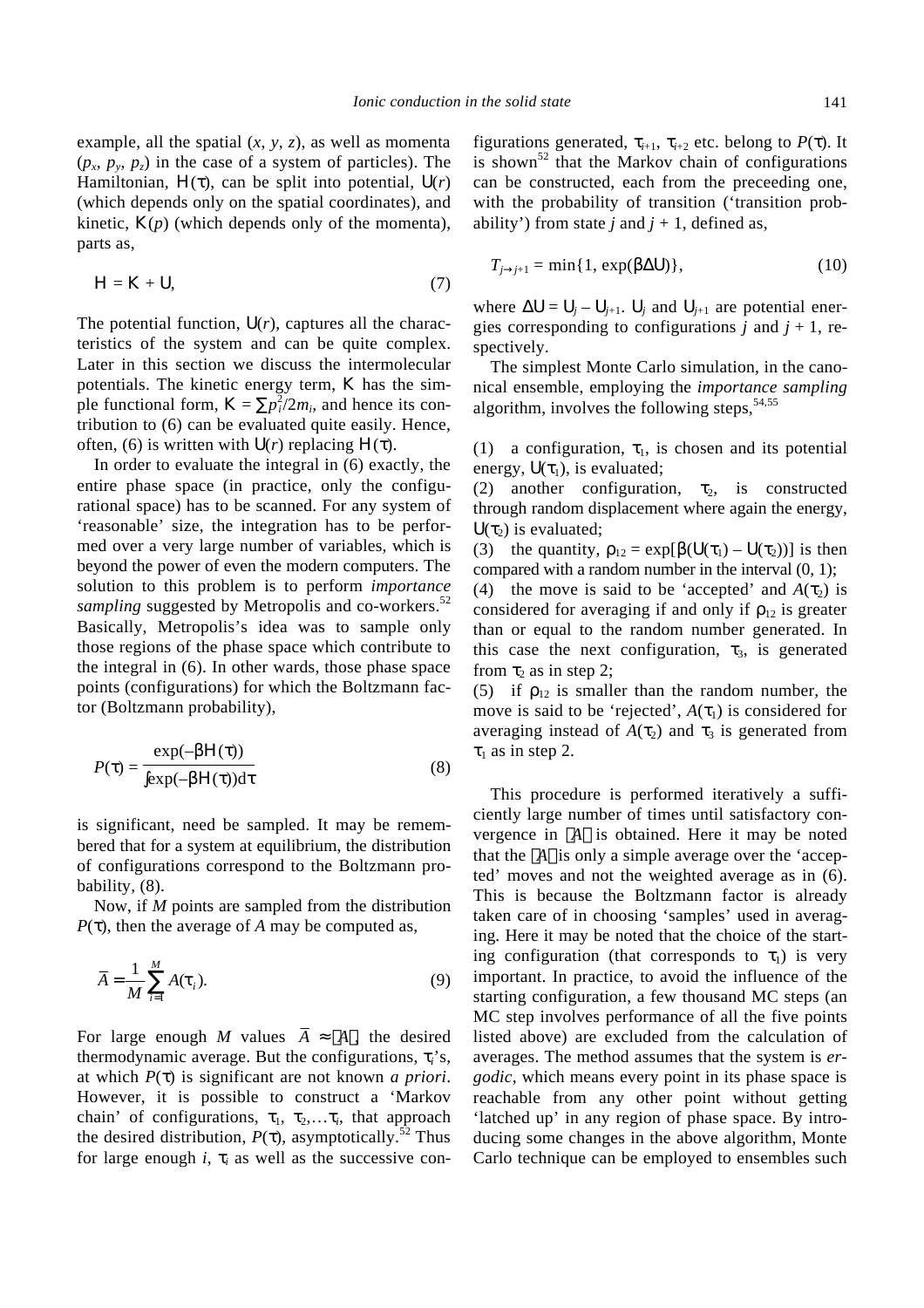as, constant NPT ensemble, $55,56$  isostress-isothermal (constant NPT with variable shape and size simulation cell),<sup>57–59</sup> grand-canonical ( $\overline{m}$ VT) ensemble.<sup>60,61</sup>

## 7.2 *Molecular dynamics*

The first molecular dynamics (MD) simulation was performed on hard spheres in the late fifties by Alder and Wainwright.<sup> $62,63$ </sup> Later, Rahman<sup>64</sup> carried out successful simulations with a more realistic intermolecular potential, namely, the Lennard–Jones potential. The potentials used are 'conservative'. The calculation involves calculations in the microcanonical ensemble. The Hamilton's equations of motion can be written in Cartesian reference frame as,<sup>65</sup>

$$
\dot{\mathbf{r}}_i = \mathbf{p}_i / m,\tag{11}
$$

$$
\dot{\mathbf{p}}_i = -\nabla_{\mathbf{r}_i} \mathbf{U}(\mathbf{r}_i) = \mathbf{f}_i, \text{ for all, } i = 1, 2, \dots N,
$$
 (12)

where  $\mathbf{r}_i$  is the position and  $\mathbf{p}_i$  is the momentum of the *i*th particle. *N* is the total number of particles in the system. The molecular dynamics method involves solution of the coupled differential equations (11) and (12). This gives the time evolution of positions and momenta of particles according to equations of motion.

The calculation involves the following steps:

(1) Choose an initial set of positions and velocities for all the particles and calculate forces on each of the ions,  $\mathbf{f}_i$ , using (12);

(2) from the forces, the accelerations are obtained and with the help of an appropriate integration time step, *dt*, the velocities (after time *dt*) of each of the particles can be updated;

(3) from the updated velocities the new positions of the particles (after time *dt*) are deduced. Any property of interest, which is a function of the positions and velocities of particles, are then calculated.

These three steps constitute the simplest MD step. The MD steps are then repeated and in every step the system advances by a time of *dt*. So by repeating the cycle, say *L* times, the system has evolved through  $L \times dt$ . While the MD calculation discussed above is in the micro-canonical ensemble, variants of this basic algorithm have been developed to carry out simulations in other ensembles, like, isothermal (NVT) ensemble,<sup>57,66–68</sup> isothermal-isobaric (NPT) ensemble,<sup>57,69</sup> isostress-isobaric ensemble (constant NPT with variable shape and size simulation cell). $58,59$ One major advantage of MD over the Monte Carlo is the availability of the actual time scale of the processes.

Apart from molecular dynamics and Monte Carlo simulation techniques, briefly discussed above, there are other simulation techniques, like, Langevin dynamics (LD),<sup>70</sup> bond valence equation  $(BVE)^{71}$  etc., which are essentially classical simulation techniques, and *ab initio* simulation techniques such as density functional theory  $(DFT)$ ,<sup>72</sup> Car–Parrinello molecular  $dynamics^{73}$  (CPMD), path integral techniques  $(PIMC)^{72-76}$  etc. These have also been employed in the study of superionic conductors.

# **8. Intermolecular potentials**

As is evident from the above discussions as well as from (6), (7) and (12), the knowledge of interparticle potential is essential to carry out molecular dynamics and Monte Carlo simulations. The potential between particles depends on the spatial electronic distribution around their nuclei. The electrons in the system require quantum mechanical description and hence their dynamics is disregarded. Classical MC and MD simulations, discussed above, deal with dynamics of particles that are describable using Newton's Laws of motion, which include atoms, ions or molecules. Frequently, higher order electrostatic interactions and polarizability interactions are neglected. To compensate for such neglect, the potential parameters between any two given pair of atoms are so adjusted as to reproduce the known experimental properties. Hence, these potentials are effective potentials and the parameters between any pair of atoms often do not reflect the true interactions between them.

### 8.1 *Lennard–Jones potential*

These potentials represent the simplest of all chemical species namely those that have closed-shell electronic configurations. The rare gas systems are well described by the Lennard–Jones interaction potential given by,

$$
\mathbf{U}(r_{ij}) = 4\mathbf{e}((\mathbf{s}/r_{ij})^{12} - (\mathbf{s}/r_{ij})^6)
$$
 (13)

where  $r_{ij} = |\mathbf{r}_i - \mathbf{r}_j|$ ,  $\mathbf{r}_i$  the position of the *i*th particle, *e* and *s* are parameters whose dimensions are that of energy and length respectively. A choice of  $e =$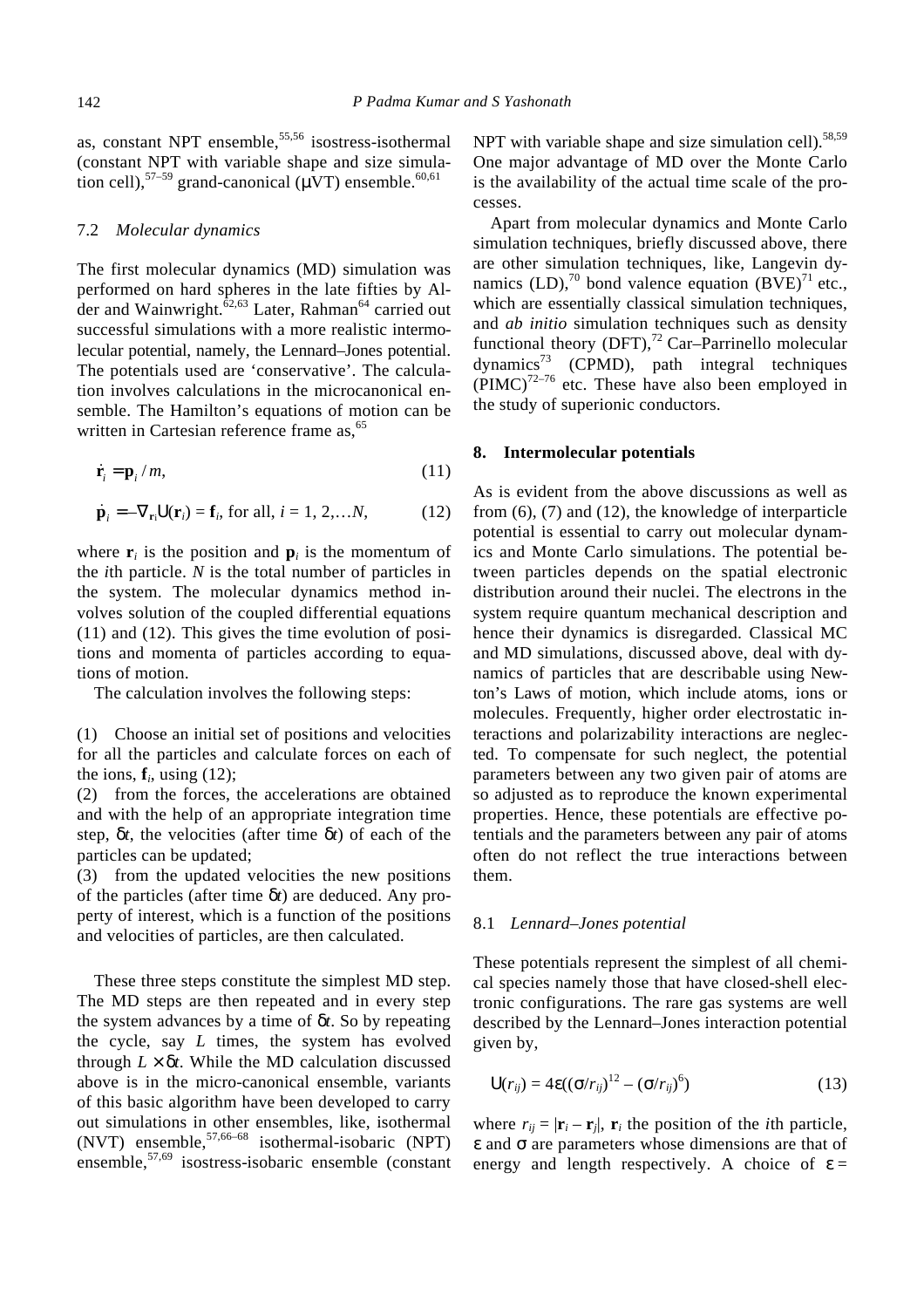120  $k_B$  and  $\mathbf{s} = 3.4 \text{ Å}$  is found to be appropriate for simulation studies of Ar. The *s* is interpreted as the diameter of the atom. It may be noted that at short ranges the potential is repulsive while at long ranges it is attractive. This aspect is an essential feature of all interparticle potentials. The long range attractive part of (13),  $-4\mathbf{e}(\mathbf{s}/r_{ij})^6$ , arises due to the 'dispersion' interactions and this functional form is supported by rigorous mathematical derivations. The short range repulsive part,  $4e(S/r_{ij})^{12}$ , arises due to the strong 'overlap-repulsion' of the electronic clouds. Theoretical, it can be shown that the correct functional form of the repulsive interactions is exponential and not  $r^{-12}$ . However, the latter is used to decrease the computational effort involved.

#### 8.2 *Born–Mayer–Huggins potential*

For ionic solids, where the Coulombic interactions dominate, the Lennard–Jones potential is inadequate. One most popularly used in the simulation of ionic systems, particularly alkali halides, is the Born– Mayer–Huggins (BMH) or Tosi and Fumi potential, $^{77,78}$  given by,

$$
\mathbf{U}(r_{ij}) = \frac{q_i q_j}{r_{ij}} + A_{ij} \exp(-r_{ij} / r_{ij}) - \frac{C_{ij}}{r_{ij}^6} - \frac{D_{ij}}{r_{ij}^8}
$$
(14)

where  $q_i$  is the charge on the *i*th ion,  $A_{ij}$ ,  $C_{ij}$  and  $D_{ij}$ are respectively the 'over-lap repulsive' energy, dipole–dipole, dipole–quadrupole dispersion energy between the ion pairs *i* and *j*. For systems with covalent interactions, 'partial' or 'fractional' charges are used in the BMH potential instead of 'full' charges. The 'full' charge on an ion refers to *Q*|*e*|, where *e* is the electronic charge and *Q* is the oxidation state of the ion. The term involving  $r_{ij}^{\text{-}8}$  is not very important and often discarded – the resulting functional form is called Born–Mayer (BM) potential. The BM potential with suitable parameters has been successful in simulating a wide range of inorganic solids and their molten phases.<sup>79–83</sup> Simulation studies on superionic solids like,  $SrCl<sub>2</sub>,<sup>84</sup>$  *b*-alumina,<sup>85–88</sup> Li<sub>3</sub>N,<sup>89,90</sup>  $Gd_2Zr_2O_7$ ,<sup>91</sup> LiMn<sub>2</sub>O<sub>4</sub>,<sup>92</sup> ABO<sub>3</sub>-type perovskites (where  $A = La$ , Ba, Ca, Sr and  $B = Mn$ , Co, Ga, Y, Ce,  $Zr$ <sup>93</sup> etc. have also employed BM potential.

### 8.3 *Vashishta–Rahman potential*

Vashishta and Rahman<sup>94</sup> employed a potential of the kind,

$$
\mathbf{U}(r_{ij}) = \frac{q_i q_j}{r_{ij}} + \frac{A_{ij} (\mathbf{s}_i + \mathbf{s}_j)^{n_{ij}}}{r_{ij}^{n_{ij}}} - \frac{(\mathbf{a}_i q_j^2 + \mathbf{a}_j q_j^2)}{2r_{ij}^4} - \frac{C_{ij}}{r_{ij}^6},
$$
\n(15)

in the simulation of AgI, a superionic conductor. Here  $a_i$  is the polarizability and  $s_i$  is the ionic radii of the *i*th ion.  $n_{ij}$  is an integer between 7 and 11 depending on the charge of the ion pairs *i* and *j*. Other parameters of the potential have the same meaning as in (14). This potential was later shown to be quite successful in describing many superionic conductors, like, AgI<sup>94,95</sup> and Ag<sub>2</sub>S.<sup>96</sup>

A good number of superionic solids of diverse structural features and thermodynamic behaviours have now been studied by computer simulation techniques. $97-99$  In the next section we review some of the important superionic solids investigated by means of computer simulation.

# **9. Simulation studies on superionic solids**

Ratner and Nitzan<sup>100</sup> have classified crystalline superionic solids into 'soft framework materials' and 'covalent framework materials' based on the structural rigidity of the immobile sublattice. This is a useful classification and will be followed in the ongoing discussion.

#### 9.1 *Soft framework solids*

These are 'soft' crystals with low Debye temperature and low cage vibrational frequencies. The interaction among the ions are predominantly ionic and hence show lower melting points in comparison with covalently bonded crystals. The basic 'framework' (the sublattice of the immobile ions) of this class of superionic solids are generally simple as the basic structural moieties are ions. AgI, Ag<sub>2</sub>Se, Ag<sub>2</sub>S, CaF<sub>2</sub> are examples of superionic solids with soft framework. Most soft framework superionic conductors show sharp  $a \leftrightarrow b$  (normal to superionic) transition with a sudden increase in the conductivity.

9.1a  $CaF_2$ -type:  $CaF_2$  and  $PbF_2$  are among the fairly well-studied fluoride ion conductors.<sup>1,101-104</sup> Both stabilize in *fluorite* structure where the  $Ca^{+2}$ /  $Pb^{+2}$  forms an fcc lattice and the  $F^-$  ions occupies the octahedral sites. The first ever atomistic simulation study on superionic solids is by Rahman<sup>105</sup> on CaF<sub>2</sub>. The study made use of the potential suggested by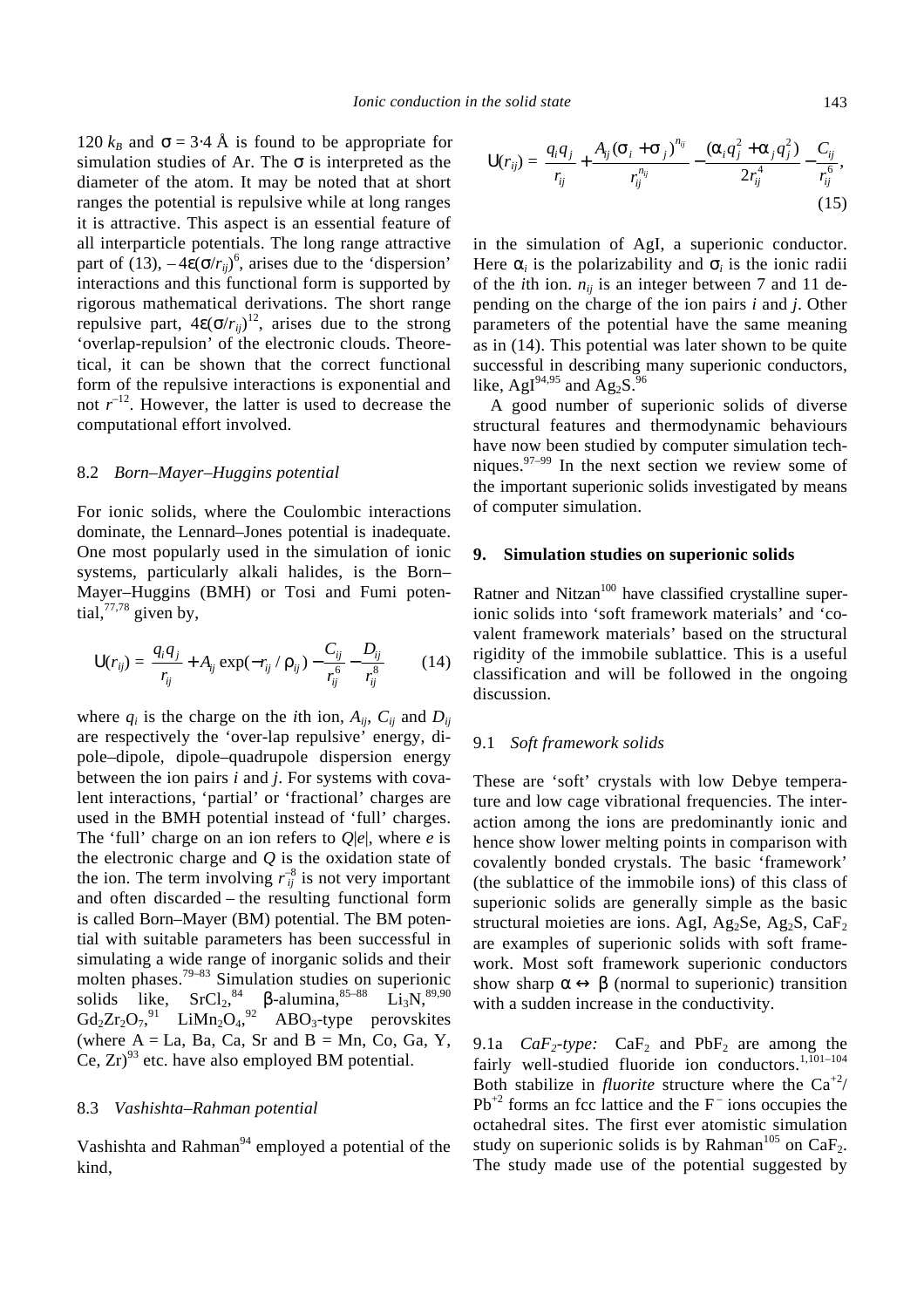Kim and Gorden. $106$  An interesting aspect of the study is that the octahedral sites, which are completely filled by  $F<sup>-</sup>$  ions at low temperatures, are underoccupied (with occupancy nearly half) at high temperature  $(-1600^{\circ}C)$ . This suggests that there is yet another F<sup>–</sup> ion site (other than the usual octahedral sites in the fluorite structure). The structure factor,  $F_s(k, t)$ , calculated for the  $F<sup>-</sup>$  ions are found to exhibit two characteristic times, probably, corresponding to the relaxation of F<sup>-</sup>ions at these two sites. Later Jacucci and Rahman<sup>107</sup> as well as Dixon and Gillan<sup>7,108,109</sup> extended the work to gain further insights to the ion dynamics in these CaF<sub>2</sub>. An interesting observation by Gillan and Dixon<sup>84,97</sup> in CaF<sub>2</sub> is that the site-site jumps of F– ions are correlated and not independent of one another. More recently, Montani<sup>110</sup> has carried out Monte Carlo investigations of the normal to superionic transition of  $CaF<sub>2</sub>$ .

Interesting simulation studies exists on other fluoride ion conductors like  $PbF_2^{111}$  and  $SrCl_2^{84,108}$  etc. The  $F^-$  ion diffusion in Pb $F_2$  has been well demonstrated $97,111$  to be through occasional jumps between regular sites where they execute vibrational motion for almost all the time.  $97,111$  The majority of jumps are found to be between nearest neighbour sites while a small fraction of jumps are between the nextneighbour sites. The 'framework' ions in all these  $(CaF_2, PbF_2, and SrCl_2)$  systems, as expected, are found to be localized executing vibrational motion in their regular sites. More recently Castiglione *et al*<sup>112</sup> have carried out extensive MD simulation on  $a$ -PbF<sub>2</sub>. The detailed site-hopping analysis carried out<sup>112</sup> suggest vacancy-promoted ionic motion in  $a$ -PbF<sub>2</sub>.

9.1b *AgI-type:* The low-temperature phase of AgI (*b*-AgI) has wurtzite structure with the iodines arranged in an *hcp* lattice. The *b* phase transforms to the *a* phase, reversibly, at around 420 K. The ionic conductivity shows a sudden jump of about three orders of magnitude at the transition point.<sup>1,113</sup> In  $a$ -AgI (the high-temperature-superionic phase) the iodine forms a bcc lattice and the  $Ag<sup>+</sup>$  are highly disordered. There are 42 sites (6 octahedral, 12 tetrahedral and 24 trigonal bipyramidal) available per unit cell for the two  $Ag<sup>+</sup>$  ions (in a unit cell) to occupy. The neutron diffraction studies $^{114,115}$  suggested that the Ag<sup>+</sup> ions resides mostly at the tetrahedral sites. This is supported by more recent studies.<sup>116</sup> The silver sublattice shows a very high degree of disorder and is 'liquid-like'.<sup>1</sup> This is because of the high density of energetically equivalent sites (tetrahedral sites)

available in the lattice. Many authors<sup>47,117–122</sup> hold the view that ion-ion correlation is an important factor in bringing about the high sublattice disorder. It is suggested that the ion transport is via jump-diffusion process. $<sup>1</sup>$ </sup>

One of the most interesting simulation studies on a-AgI is by Vashishta and Rahman.<sup>94</sup> They have developed a 'full' interionic potential for the study of AgI. Their molecular dynamics study employs an interionic potential given in 8.3. The study demonstrated that the structure and conductivity of *a*-AgI was well reproduced by the potential. Many interesting microscopic properties of the system are revealed in the study:

(1) Ag<sup>+</sup> occupies the tetrahedral sites;

(2) the long range motion of  $Ag<sup>+</sup>$  is through jumps between neighbouring tetrahedral sites and the majority (about 82%) of these jumps are found to be in the [110] direction;

(3) an  $Ag<sup>+</sup>$  resides at the tetrahedral sites for about 3 ps before it jumps to a neighbouring tetrahedral sites; and

(4) in the successive jumps  $Ag<sup>+</sup>$  has a bias towards backward jumps.

Later Parrinello *et al*<sup>95</sup> refined the parameters of the potential to reproduce the  $b \leftrightarrow a$  transition in AgI.<sup>95</sup> This is an excellent demonstration of how simulations can be made use of in the study of phase transitions in solids. Sekkal *et*  $al^{123}$  have recently proposed a three-body potential for study of *a*-AgI under high pressure.

Another interesting study on ionic motion in *a*-AgI-type lattice is the computer aided calculation performed by Flygare and Huggins.<sup>124</sup> They examined the effect of the size (ionic radii) of the mobile ion on the activation energy barrier it encounters in the *bcc*-iodine sublattice of *a*-AgI. They observed that the activation barrier for ionic motion in the system varies anomalously with the ionic radius of the mobile ion.<sup>124</sup> This suggest that for a given framework of immobile lattice there is an optimum size ion – which is neither too big nor too small – that can diffuse faster.

Defect concentration and its influence on conductivity in *b*-AgI has been the subject of many interesting experimental<sup>125,126</sup> studies. Recent simulations studies by Zimmer  $et \t al^{127}$  have been successful in providing better insight into the relation between the defect concentration and conductivity in this system.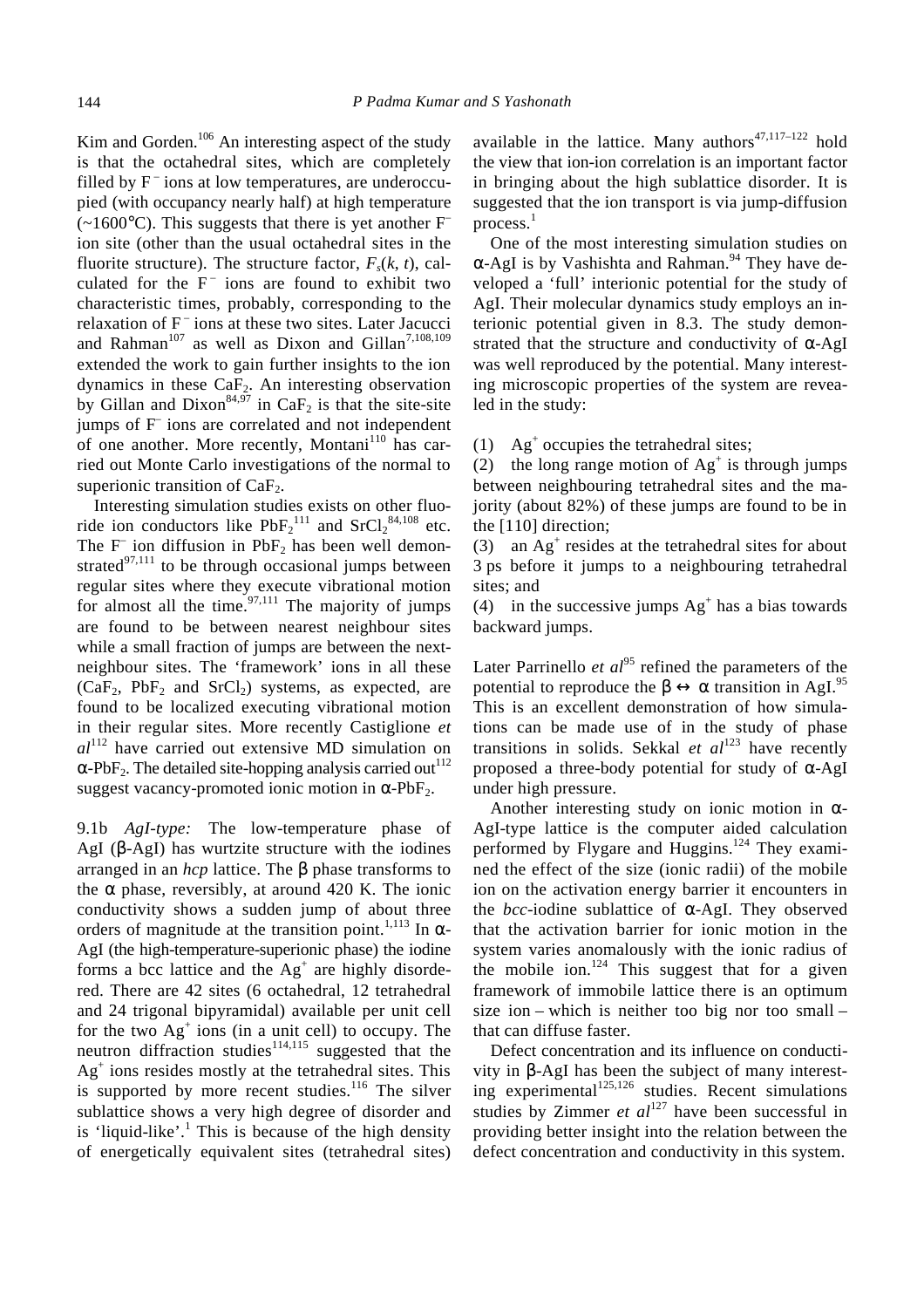9.1c  $Ag_2$   $X$ -type  $(X = S, Se, Te)$ : The works of Vashishta *et al*58,94 on AgI have been a great source of motivation to the researchers working in the field of computer simulation of superionic solids. Following their strategy silver ion conductors of the formula Ag<sub>2</sub>X (where  $X = S$ , <sup>96,128,129,</sup> Se<sup>130</sup> and Te<sup>131</sup>) have also been investigated through computer simulations. As in *a*-AgI, the 'framework' ions in *a*-Ag2S and *a*-Ag2Se forms a thermally agitated *bcc* lattice while in  $a$ -Ag<sub>2</sub>Te they (Te ions) are arranged in an *fcc* lattice like in the fluorite structure. Here *a* phase refers to the high-temperature-superionic phase. A few important contributions from simulation studies of these systems is briefly summarized below. The normal to superionic transition as well as many other structural and dynamical aspects of  $Ag<sub>2</sub>S$  has been reproduced by simulations<sup>96</sup> in good agreement with experimental studies. The frequency dependent conductivity as well as the diffusion coefficient calculated in the simulation study<sup>130</sup> of Ag<sub>2</sub>Se are in good agreement with experiments. The study<sup>130</sup> suggests that the  $Ag<sup>+</sup>$  ions largely occupy the tetrahedral sites of the bcc Se sublattice with only a small fraction occupying the octahedral sites. The simulation study<sup>131</sup> on  $\vec{a}$ -Ag<sub>2</sub>Te suggest that the conduction channel of  $Ag<sup>+</sup>$  ions is the one connecting a tetrahedral site to neighbouring octahedral site. The Haven ratio,  $H_R$ , expressed in (5) is a measure of the correlated motion of ions. In Ag<sub>2</sub>Se and Ag<sub>2</sub>S the value of  $H_R$  is found to be unusually low indicating high degree ion-ion correlations.<sup>132</sup> Monte Carlo simulations by Okazaki and Tachibana<sup>133</sup> suggest that the low value of  $H_R$  is probably due to 'caterpillar'-like motion (which is highly correlated) of  $Ag^+$ ions in these systems. Similar correlated motion of  $Ag<sup>+</sup>$  is predicted in  $a$ -AgI as well.<sup>134</sup>

## 9.2 *Covalent framework solids*

The superionic solids with covalent framework consists of interconnected polyhedra, often tetrahedra or octahedra or both. They have high Debye temperature and the covalently bonded framework ions have high frequencies. These solids exhibit high melting temperatures as well. The **b**-aluminas  $(M_2O.xAl_2O_3)$ ,  $M = Li$ , Na, Ag etc.), NASICON (Na<sub>1+x</sub>Zr<sub>2</sub>Si<sub>x</sub>P<sub>3-x</sub>  $O_{12}$ ), pyrochlore (MSbO<sub>3</sub>, M = Na and K) etc. are good examples of superionic solids with covalent framework. Unlike the 'soft framework' superionic conductors most covalent framework solids do not show any sharp 'normal to superionic' transition.

However, some of these (for example,  $Na<sub>3</sub>Zr<sub>2</sub>Si<sub>2</sub>PO<sub>12</sub>$ ) do show a weak-second order-like transition where, at the transition temperature, the slope of the conductivity, when  $log(sT)$  is plotted against  $1/T$ , changes. This suggests that the structural changes during the transition in these solids, if at all there is one, are of smaller magnitude compared to the soft framework solids. The superionic solids with covalent framework is of higher technological importance than those with soft framework as the former has much higher thermal and chemical stabilities. In practical applications of solid electrolytes it is important that the system does not undergo considerable structural changes near the operating temperature. This also favours the use of covalent framework superionic conductors in battery and similar applications.

9.2a **b** and  $b^2$ -alumina: The **b**-aluminas (M<sub>2</sub>O.  $xAI_2O_3$ ,  $M = Li^+$ ,  $Na^+$ ,  $Ag^+$ ,  $K^+$ ,  $Rb^+$  etc.) are known to be good ionic conductors after Yao and Kummer.<sup>16</sup> A large number of experimental<sup>135–141</sup> as well as theoretical $85-88,142-145$  studies have been devoted to understand the structure, conductivity and nature of ionic motion in *b*-alumina. The *b*-alumina has a layered structure in which densely packed spinel blocks rich in  $Al_2O_3$  are separated by loosely packed conduction planes where the mobile cations,  $M = Li$ , Na, etc. reside. The conduction planes also contain oxygens which bridge the spinel blocks. A wide range of cation substitution is possible in *b*-aluminas  $(M_2O.xAl_2O_3, M = Li^+, Na^+, K^+, Ag^+, Rb^+$  etc.), of which, the Na-*b*-alumina has the highest conductivity and hence is the most widely studied of all. Though the ideal formula for the Na-*b*-alumina is  $Na<sub>2</sub>O.11Al<sub>2</sub>O<sub>3</sub>$ , in practice,  $Na<sub>2</sub>O$  content is larger than this by about  $\sim 25\%$ .<sup>137</sup> Hence the formula is more appropriately,  $Na<sub>2</sub>O.(8–9)Al<sub>2</sub>O<sub>3</sub>$ . Compositions still richer in Na<sub>2</sub>O are referred to as  $b^2$ -alumina whose formula is approximately  $Na<sub>2</sub>O.(5-7)Al<sub>2</sub>O<sub>3</sub>$ . In **- and**  $**b**<sup>2</sup>$ **-alumina the spinel blocks are densely** packed and provide no channels for alkali metal ions to move. Hence the alkali ions in these systems is confined to move only on the conduction planes which explains the two dimensional conductivity observed in them. *b*-aluminas are not known to exhibit any normal  $\leftrightarrow$  superionic transition.

One of the interesting phenomenon observed in *b*aluminas,  $M_2O.xAl_2O_3$  where  $M = Li^+$ ,  $Na^+$ ,  $Ag^+$ ,  $K^+$ and Rb<sup>+</sup>, is the activation energy of conduction varies anomalously with the size (ionic radius) of the *M* ion-substituted.<sup>1</sup> It may be noticed that the ionic radii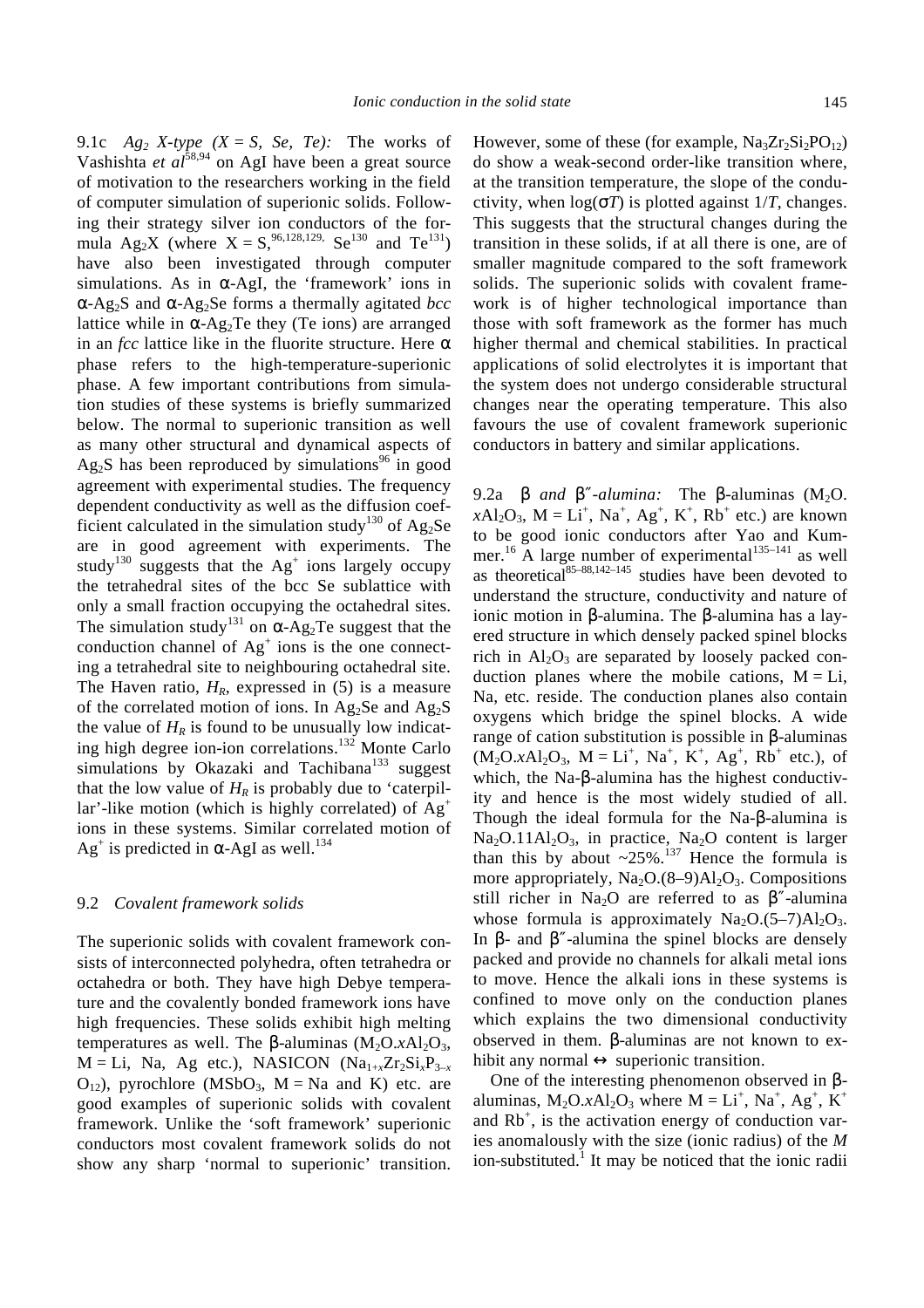of the M ions increases in the order  $Li^+ < Na^+ <$  $Ag^+ < K^+ < Rb^+$ . Still the Na<sup>+</sup>-substituted system exhibits a higher conductivity than that of the other M ion substituted systems. This suggests that probably there is an optimum size of the mobile ion (M ion) whose diffusion is best favoured by the framework. The possibility of similar observation suggested by Flygare and Huggins<sup>124</sup> was discussed earlier in this previous section in the context of studies on AgI. The earliest computer aided calculation (the technique they have used is different from MD and MC) on *b*aluminas is by Wang *et al.*<sup>146</sup> They have addressed this issue in good detail. They calculated potential energy variation along the conduction channel for each of these ions. It is clearly seen that the potential energy variation is less undulating for the  $Na<sup>+</sup>$ than the other ions. This rather flat potential energy surface seems to be associated with the maximum conductivity observed for the former.<sup>146</sup> Another important observation of Wang *et al*<sup>146</sup> is the correlated motion of the mobile ions in *b*-alumina.

A major breakthrough is the parameterization of the Born-Mayer-Huggins potential by Walker and Catlow for **b** and  $b^2$ -alumina.<sup>85</sup> The potential parameters suggested by Walker and Catlow<sup>85</sup> was then made use of in many computer simulation studies that followed. These studies have provided much insights into the ionic motion and conduction mechanism in **b**-aluminas (**b** or **b**<sup>2</sup>-alumina). Thomas<sup>143</sup> has discussed how molecular dynamic simulation can be conveniently used as a complementary technique to conventional X-ray diffraction experiments to deduce microscopic mechanism in *b*-alumina.

One of the much discussed aspect in Na-*b* and *b²* alumina are the  $Na<sup>+</sup>$  occupancies at the various alkali ion sites. There are three alkali ion sites in the conduction channel of these solids, which are, Beevers-Ross (BR), anit-Beevers-Ross (aBR) and midoxygen (mO) sites.<sup>135</sup> The exact compositions (Na<sub>2</sub>O) content) can be one of the factors that influence the occupancy of Na<sup>+</sup> at the various alkali ion sites. And it appears to be difficult to determine the exact  $Na<sub>2</sub>O$ content in the Na-*b*-alumina. In the case of stoichiometric Na-*b*-alumina, spectroscopic evide $nce^{147,148}$  suggests occupancy of the BR sites which are supported by calculation of crystal energetics by Catlow and Walker.<sup>149</sup> Leeuw and Perram<sup>86</sup> has employed molecular dynamics calculations on both stoichiometric and non-stoichiometric (where 25% excess  $Na<sub>2</sub>O$  is present) *b*-alumina using the potential parameters given earlier. $85$  For the stoichiometric

system they observed  $Na<sup>+</sup>$  population at BR as well as mO sites and the  $Na<sup>+</sup>$  did not show any long range motion. This supports previous experimental result thereby suggesting that the conductivity of stoichiometric *b*-alumina is far less compared to the nonstoichiometric compound. $147$  Another of their interesting observation is that an extra  $Na<sup>+</sup>$  added into the system (i.e., introducing non-stoichiometry) occupies the aBR sites and results in a sudden increase in  $Na<sup>+</sup>$ diffusivity. Extensive molecular dynamics calculation has been carried out by Walker and Catlow<sup>85</sup> on *b* as well as *b²*-alumina. Various bulk properties, like elastic constants, dielectric constants, lattice energies etc., of the system deduced from simulations are found to be in good agreement with experimental results. Many microscopic quantities of interest, like the defect energies associated with various  $Na<sup>+</sup>$ and  $O<sup>-</sup>$  sites have been calculated for **b** as well as *b²*-alumina. The activation energy for conduction calculated in their study appears to be higher than that reported in experiments. The  $Na<sup>+</sup>$  conduction mechanism is proposed to be similar to vacancy mechanism in both *b* and *b²*-alumina.

Another interesting simulation study on  $Mg^{+2}$  stabilized  $\boldsymbol{b}^2$ -alumina (Na<sub>2–*x*</sub>Mg<sub>1–*x*</sub>Al<sub>10+*x*</sub>O<sub>17</sub>) is by Smith and Gillan. $87$  They have studied the system at two non-stoichiometric compositions,  $x = 1/3$  and  $x = 1/4$ , using a much larger system size than previous studies. Few of the particularly noteworthy results of their study is,

(1) the non-Arrhenius behaviour of the conductivity variation is well reproduced in their simulation;

(2) a spontaneous formation of the 'vacancy superlattice' (which refers to ordering of the  $Na<sup>+</sup>$  vacancy) is observed at low temperatures which is in good agreement with X-ray diffraction studies by Boilot *et al*;<sup>150</sup>

(3) the symmetry of the superlattice is found to depend crucially on the vacancy concentration;

(4) it is suggested that there is a dynamic making and breaking of the vacancy superlattice.

The study finds that larger system size needs to be employed in simulations to obtain reliable results.

 $Hafskjold$  and  $Li<sup>88</sup>$  also have carried out extensive molecular dynamics simulations of Mg stabilized *b*<sup>2</sup>-alumina of the formula  $(Na_{1+x}Mg_{x}A_{11-x}O_{17})$  with  $x = 2/3$  and 3/4. The interesting observations of their study is that the distribution of  $Mg^{2}$  in the spinel block has strong influence on,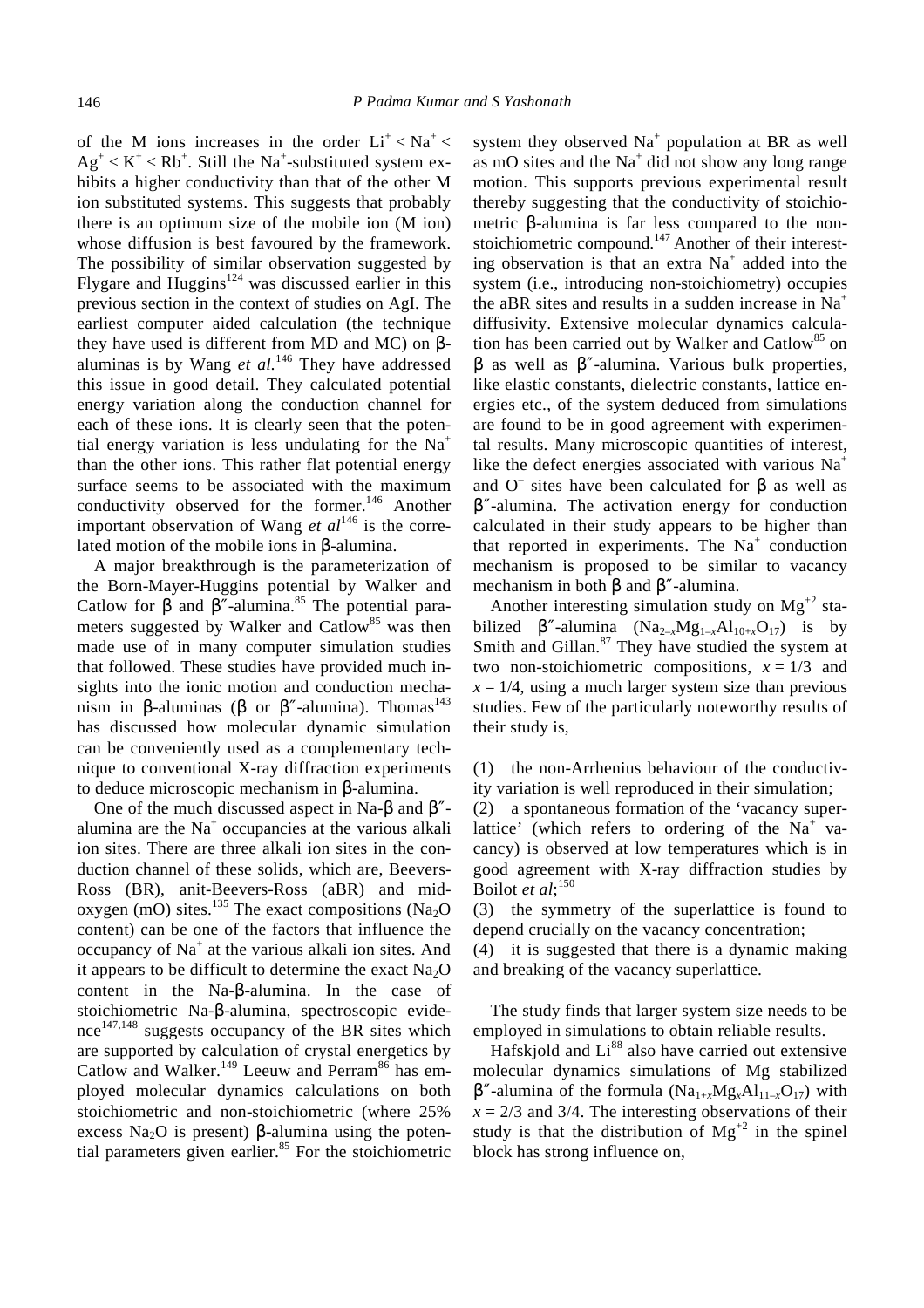(1) the stability of the  $Na<sup>+</sup>$  vacancy superlattice, and

(2) the diffusion coefficient of  $Na<sup>+</sup>$  (changes in diffusion coefficient can be up to an order of magnitude higher for optimum distribution of  $Mg^{2}$ ) also explains why the conductivity strongly depends on the thermal history of the sample.

It is also interesting to note that they observe high ion–ion correlation in the system. They propose this to be the main reason for the low activation energy for conduction in *b²*-alumina. The Haven ratio calculated also support this observation. Mixed alkali effect in *b* and *b²*-alumina has also been the subject of interesting simulation studies.<sup>144</sup>

#### **10. NASICONs**

After the discovery of *b*-alumina by Yao and Kummer,<sup>16</sup> a two-dimensional superionic conductor (SIC) with a fairly rigid  $Al_2O_3$  framework and high density of well connected interstitial sites, it was postulated that compounds with similar frameworks but with three-dimensionally connected interstitial sites would be ideal candidates as solid electrolytes for battery and similar applications. The discovery of NASICON (for Na SuperIonic CONductor) by Hong<sup>24</sup> and Goodenough  $et$   $al^{25}$  is undoubtedly a major breakthrough in the direction of tailored making of fast ion conductors with a covalent framework structure. In his pioneering work Hong demonstrated that it is possible to synthesize a series of materials of the general formula  $Na_{1+x}Zr_2Si_{x}P_{3-x}O_{12}$ with  $0 \le x \le 3$  and that the material Na<sub>3</sub>Zr<sub>2</sub>Si<sub>2</sub>PO<sub>12</sub> (the composition with  $x = 2$ ) is an excellent ionic conductor. The conductivity of  $Na<sub>3</sub>Zr<sub>2</sub>Si<sub>2</sub>PO<sub>12</sub>$  above 443 K was found to be comparable to that of Na-*b*alumina ( $Na<sub>2</sub>O<sub>x</sub>Al<sub>2</sub>O<sub>3</sub>$ ), with many a advantage in practical applications as fast ion conductor. $^{24}$  Henceforth materials with similar topology and structure as that of  $Na<sub>3</sub>Zr<sub>2</sub>Si<sub>2</sub>PO<sub>12</sub>$  are referred to as NaSICons (for Na-SuperIonic Conductors), or simply NASI-CONs, irrespective of whether  $Na<sup>+</sup>$  or other ions are present and whether they classify as superionic conductors or not. Apart from being potential candidates as solid electrolytes, NASICON-type materials find enormous applications in conversion systems, supercapacitors,  $151,152$  sensors<sup>153</sup> displays, <sup>154</sup> nuclear waste disposals,<sup>155,156</sup> as low expansion ceramics,<sup>156–163</sup> and thermal-shock-resistant materials.<sup>164</sup> Recently the porous glasses of NASICONs have been found to show promising catalytic activities as well. $165,166$ 

## 10.1 *Synthesis*

NASICONs can be synthesized by conventional ceramic methods including solid state reaction method (or powder mixing), solution-sol-gel method, or hydrothermal method. Ion exchanges are also employed.<sup>167</sup> The sol–gel method is found to be better in most cases because the mixing of the components is achieved at molecular level. The hydrothermal method provides a low temperature route for synthesis of ultra-fine powders of  $NaZr_2(PO_4)_3$ .<sup>156</sup>

10.1a *Solid state reaction route:* Stoichiometric amounts of the dry powders of  $Na<sub>2</sub>CO<sub>3</sub>$ ,  $ZrO<sub>2</sub>$  and  $NH<sub>4</sub>H<sub>2</sub>PO<sub>4</sub>$  are mixed. The mixture is then hand ground, air dried and preheated at around 170°C for 4 h. It is then calcined to remove the volatiles such as  $CO<sub>2</sub>$ , NH<sub>3</sub> and H<sub>2</sub>O at 600<sup>o</sup>C for another 4 hours and at 900°C for 16 h. Intermediate grinding and mixing improves the homogenization of the powder. The calcined powder is then sintered at 1200–1500°C to get good crystallinity for the product.<sup>24,156</sup>

10.1b *Sol–gel route:* Stoichiometric amounts of alkali nitrate and  $ZrOCl<sub>2</sub>$  are mixed at constant stirring conditions at room temperature. The  $H_3PO_4$  is added slowly. The gel is dried at 90°C for 24 h and then calcined at 700°C for 16 h. The calcined powder is then sintered at  $1200-1500$ °C to get good crystallinity for the product. $156,168$ 

10.1c *Hydrothermal method:* Stoichiometric amounts of alkali nitrate or chloride is dissolved in 0⋅5M ZrOCl2 solution and the H<sub>3</sub>PO<sub>4</sub> is added drop by drop while stirring. The gel is dried at 70°C and heat treated at 170–230°C for 24 h. The solution phase is then separated off the product by centrifugation. The solid phase obtained is washed and dried to get a fine powder of  $\text{NaZr}_2(\text{PO}_4)_{3}.^{156,169,170}$ 

## 10.2 *Structure of NaZr*<sub>2</sub> $(PO_4)$ <sup>3</sup>

The  $NaZr_2(PO_4)$ <sub>3</sub> is prototypical of NASICONs and it stabilizes in the rhombohedral  $R\overline{3}c$  space group. The first report of the crystal structure of  $\text{NaZr}_2(\text{PO}_4)_3$ was by Hagman and Kierkegaard<sup>171</sup> in 1968. The crystal structure of  $NaZr_2(PO_4)_3$ , the prototype of NASICONs, consists of a three-dimensional framework of corner-shared  $ZrO_6$ -octahedra and PO<sub>4</sub>tetrahedra. This  $[Zr_2(PO_4)_3]$ -framework is highly stable due to its covalent nature and shows high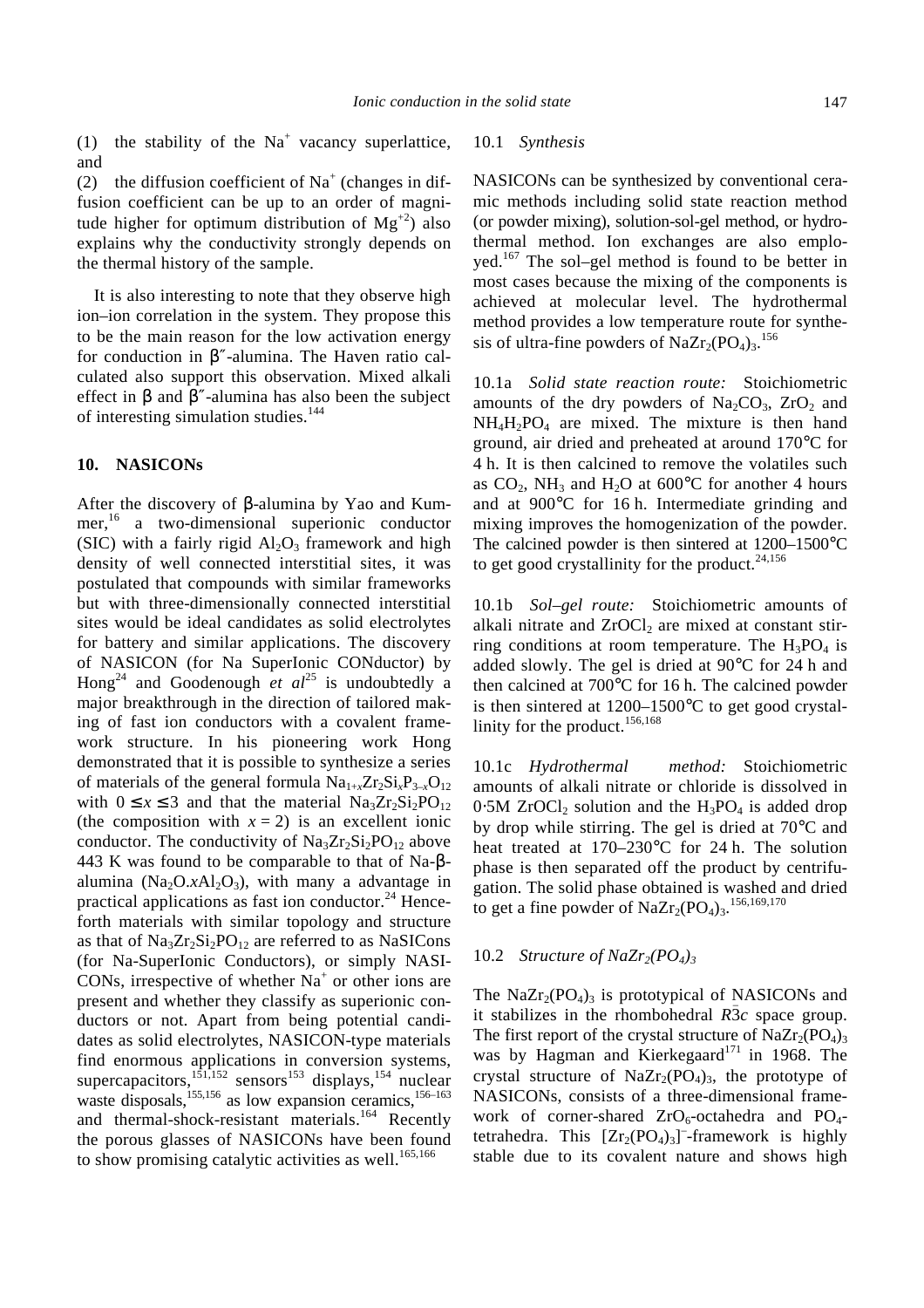melting points  $(>1650^{\circ}C)$ . The basic unit of the framework consists of two  $ZrO<sub>6</sub>$ -octahedra and three  $PO_4$ -tetrahedra corresponding to  $[Zr_2(PO_4)_3]$ . Each  $ZrO_6$ -octahedron is connected to three PO<sub>4</sub>-tetrahedra, each of which is linked to four  $ZrO_6$ -octahedra. These units in turn are connected to form 'ribbons' along the *c*-axis and the ribbons are joined together along the  $a$ - and  $b$ -axis by  $PO<sub>4</sub>$ -tetrahedra. Figure 1 shows a view of the  $NaZr_2(PO_4)_{3}$ -structure parallel to the *c*-axis.

The corner sharing, rather than edge sharing, of the  $ZrO_6$  and  $PO_4$  polyhedra gives rise to a fairly open framework structure with structural holes.<sup>156</sup> The presence of the structural holes render the polyhedra some freedom for rotational motion.<sup>156</sup> Many interesting properties of NASICONs, like the low and anisotropic thermal expansion, high shock resistive nature, flexibility to incorporate ions of varying sizes etc., are often attributed to the presence of structural holes.

10.2a *Na<sup>+</sup>* sites in  $NaZr_2(PO_4)_3$ : There are mainly two types of sites present in the structure of  $NaZr_2(PO_4)$ <sub>3</sub>, which are often referred to as Na(1) (the 6b positions of *R*3 *c*) and Na(2) (18e positions of  $R\overline{3}c$ ). The Na(1) and Na(2) sites are shown in figure 1 as filled circle  $\bullet$ ) and open circle  $\circ$ ), respectively. The Na(1) sites are located between two  $ZrO_6$ -octahedra along the *c*-axis. The Na(2) sites are located between the ribbons of the  $ZrO_6$ -octahedra. The Na(1) site is in regular six coordination with oxygens forming  $Na(1)O_6$  octahedra while the Na(2) site is irregularly eight coordinated with oxygens



**Figure 1.** A view of the NaZr<sub>2</sub>(PO<sub>4</sub>)<sub>3</sub>-structure parallel to the *c* axis. The corner-shared  $ZrO_6$ -octahedra and  $PO_4$ octahedra as well as the Na(1), shown as filled circle  $(\bullet)$ , and Na(2), shown as open circle  $(0)$ , can be seen (taken from ref. 172).

(these oxygens are shown connected to their respective sites by a stick in figure 2). Apart from these two sites there is yet another site located midway between an  $Na(1)$  and its neighbouring  $Na(2)$  site. This site, referred to as mid-Na site (36*f* positions of  $R\overline{3}c$ ) is five-coordinated with oxygens and has the shortest average Na-O distance. The mid-Na site (see figure 2) is identified only in certain NASICONs, like  $LiZr_2(PO_4)$ <sub>3</sub> and  $Na_3Zr_2Si_2PO_{12}$  etc.<sup>173,174</sup> There are one Na(1), three Na(2) and six mid-Na sites per unit formula (Na $Zr_2(PO_4)$ ) and one unit cell consists of six formula units. These sites are interconnected in three dimensions giving rise to a three dimensional network of the conduction channel. An Na(1) is sixcoordinated with Na(2) sites which are two coordinated with Na(1) sites. The mid-Na site is located mid-way in the conduction channel connecting an Na(1) and an Na(2). In Na $Zr_2(PO_4)_3$  the Na<sup>+</sup> occupies only the Na(1) sites at room temperature.

10.2b *Geometrical bottlenecks for the motion of*  $Na^+$ : The identification of the conduction channel in the structure and the bottlenecks (to ionic motion) in it, is important for an understanding of the nature of ionic motion in solid electrolytes. Two distinct conduction channels (pathways or hop path of ions) are proposed to exist in the rhombohedral-*R*3*c* struc-



Figure 2. A magnified view of the oxygen environment around the  $Na(1) - Na(2)$  conduction channel is shown. The Na(1), Na(2) and mid-Na sites as well as the oxygen neighbours at Na(1) and Na(2) (shown connected to the respective sites by sticks) can be seen. The oxygen atoms forming the bottlenecks are marked A, B, C and D with triangles A-B-C and A-B-D representing the first and the second bottlenecks, respectively.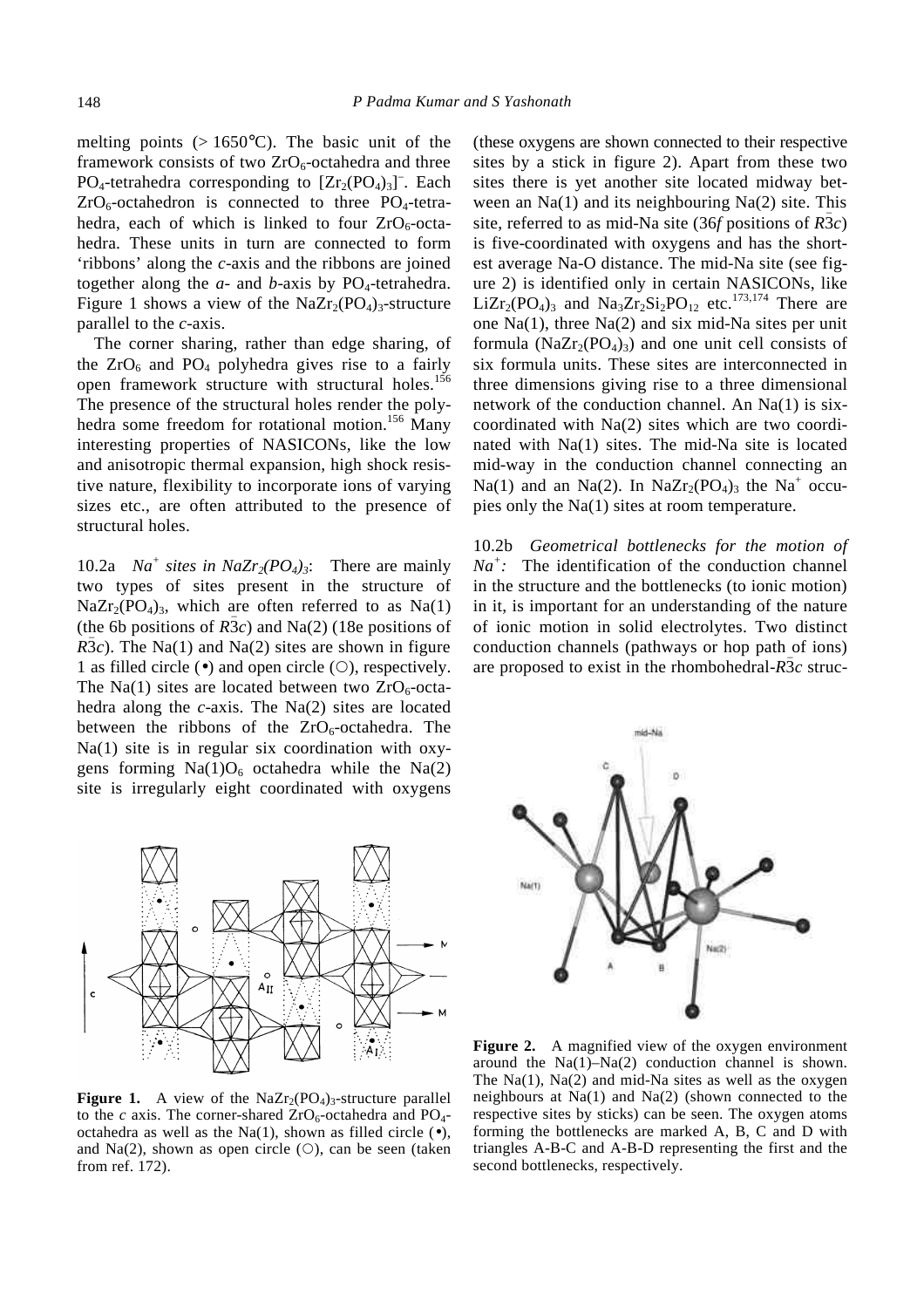ture of NASICONs. $175$  The first of these is connecting an Na(1) to its neighbouring Na(2) site while the second connects two neighbouring Na(2) sites. It appears that an  $Na(1)$ – $Na(1)$  path does not exist. Tran Qui *et al*<sup>175</sup> analysing  $N_{a_4}Z_{r_2}Si_3O_{12}$  find that the bottleneck in the conduction channel connecting two neighbouring Na(2) sites is formed by trapezoidal arrangement of oxygen atoms and is wider than the triangular bottleneck of oxygens in the  $Na(1)$ – Na(2) conduction channel. Kohler and Schulz<sup>176</sup> have carefully investigated the bottlenecks in the Na(1)–Na(2) conduction channel of rhombohedral NASICON structure. They showed that there are two bottlenecks in this conduction channel which are situated approximately at 1⋅2 Å and 2⋅21 Å from Na(1) site. Both the bottlenecks are formed by triangular arrangement of oxygen. The first bottleneck (the one closer to  $Na(1)$ ) is formed by oxygen atoms of the  $Na(1)O_6$  octahedra (marked A-B-C in figure 2). The second bottleneck (marked A-B-D in figure 2) lies closer to Na(2) and shares an edge (AB) with the first one. The dimensions as well as the exact position of the bottlenecks vary with changes in the framework due to change in composition, temperature, etc.

#### 10.3 *Properties of NASICONs*

The NASICONs exhibit many useful as well as interesting properties which are often attributed to their unique structural features. Some of the properties of NASICONs which make them a technologically important material will be briefly discussed below. $177$ 

10.3a *Chemical substitution:* The flexibility of the  $[Zr_2(PO_4)_3]$ -framework of Na $Zr_2(PO_4)_3$  allows substitution of various ions at each of the Na, Zr and P sites. Thus a variety of crystalline materials have been synthesized and characterized. Most of these are iso-structural to the  $NaZr_2(PO_4)_3$ .<sup>24,35,164,178–196</sup> Apart from these, amorphous materials of NASICON compounds have also been synthesized and characterized by different groups.<sup>197–208</sup> Table 1 gives a list of ions which can be substituted at the various Na, Zr and P sites of NaZr<sub>2</sub>(PO<sub>4</sub>)<sub>3</sub>.

The most important aspect of these solids is that the oxygen ions in the framework cannot be removed or transported across. Substitution of ions of higher oxidation states at the Zr and P sites increases the strength of the framework. This also widens the choice of ions that can be substituted at the Na sites.<sup>209</sup>

10.3b *High thermal and chemical stability:* Owing to their strong, covalently bonded 3-dimensional framework NASICONs exhibit relatively high melting points  $(>1650^{\circ}C)^{156}$  On the reactivity of these solids, due to the high covalent nature of the framework the reactions involving the skeleton take place at much higher temperatures than those involving the counter-ions.<sup>209</sup> They also show high chemical stability and good mechanical strength.<sup>156</sup>

10.3c *High ionic conductivity:* NASICONs have a high density of interstitial sites with three-dimensional connectivity across them. Hence, when substituted with smaller alkali ions like,  $Li<sup>+</sup>$  and Na<sup>+</sup>, they show excellent ionic conductivity. This along with their high thermal stability and low thermal expansivity make them excellent candidates as solid electrolytes in battery applications.  $Na<sub>3</sub>Zr<sub>2</sub>Si<sub>2</sub>PO<sub>12</sub>$  is an excellent superionic conductor (SIC) and above 420 K its conductivity is comparable to that of the Na *b*-alumina. The NASICONs have the advantage of near isotropic conductivity over the *b*-alumina.  $LiZr_2(PO_4)$ <sub>3</sub> is a good superionic conductor (SIC), above 620 K, which finds applications in highenergy-density storage devices.

10.3d *Low thermal expansion:* The low thermal expansivity of NASICONs has been known for some  $time<sup>210</sup>$  NASICONs in general exhibit low and anisotropic thermal expansions.<sup>209–211</sup> For example,  $NaZr<sub>2</sub>(PO<sub>4</sub>)<sub>3</sub>$  shows an average thermal expansivity of  $-5.4 \times 10^{-6}$ °C<sup>-1</sup> along the *a*-axis and 22⋅4 × 10<sup>-6</sup>°C<sup>-1</sup> along the *c*-axis over the temperature range of 300– 1000 K. The low thermal expansivity of NASICONs are attributed to (i) the strongly bonded framework structure and (ii) the presence of structural holes in

**Table 1.** A non-exhaustive list of ions that can be substituted at the Na, Zr and P sites of NaZr<sub>2</sub>(PO<sub>4</sub>)<sub>3</sub>.

| Site         | Ions that can be substituted                                                                                                                                                                                                                  |
|--------------|-----------------------------------------------------------------------------------------------------------------------------------------------------------------------------------------------------------------------------------------------|
| Na           | $H^+$ , $Li^+$ , $K^+$ , $Rb^+$ , $Cs^+$ , $NH_4^+$ , $Cu^+$ , $Ag^+$ , $TI^+$ ,<br>$H_3O^+$ , $Mg^{+2}$ , $Ca^{+2}$ , $Sr^{+2}$ , $Ba^{+2}$ , $Mn^{+2}$ , $Co^{+2}$ , $Zn^{+2}$ ,                                                            |
| Zr           | $Pb^{+2}$ , $Fe^{+3}$ , $La^{+3}$<br>$Na^{+}$ , $Ti^{+4}$ , $Ge^{+4}$ , $Sn^{+4}$ , $Th^{+4}$ , $U^{+4}$ , $Nb^{+4}$ , $V^{+3}$ , $Cr^{+3}$ , $Fe^{+3}$ , $Co^{+3}$ , $Ga^{+3}$ , $In^{+3}$ , $Mg^{+2}$ , $Mn^{+2}$ , $Cu^{+2}$ , $Zn^{+2}$ , |
| $\mathbf{P}$ | $Ni+2$<br>$Si^{+4}$ , As <sup>+5</sup> , $S^{+6}$                                                                                                                                                                                             |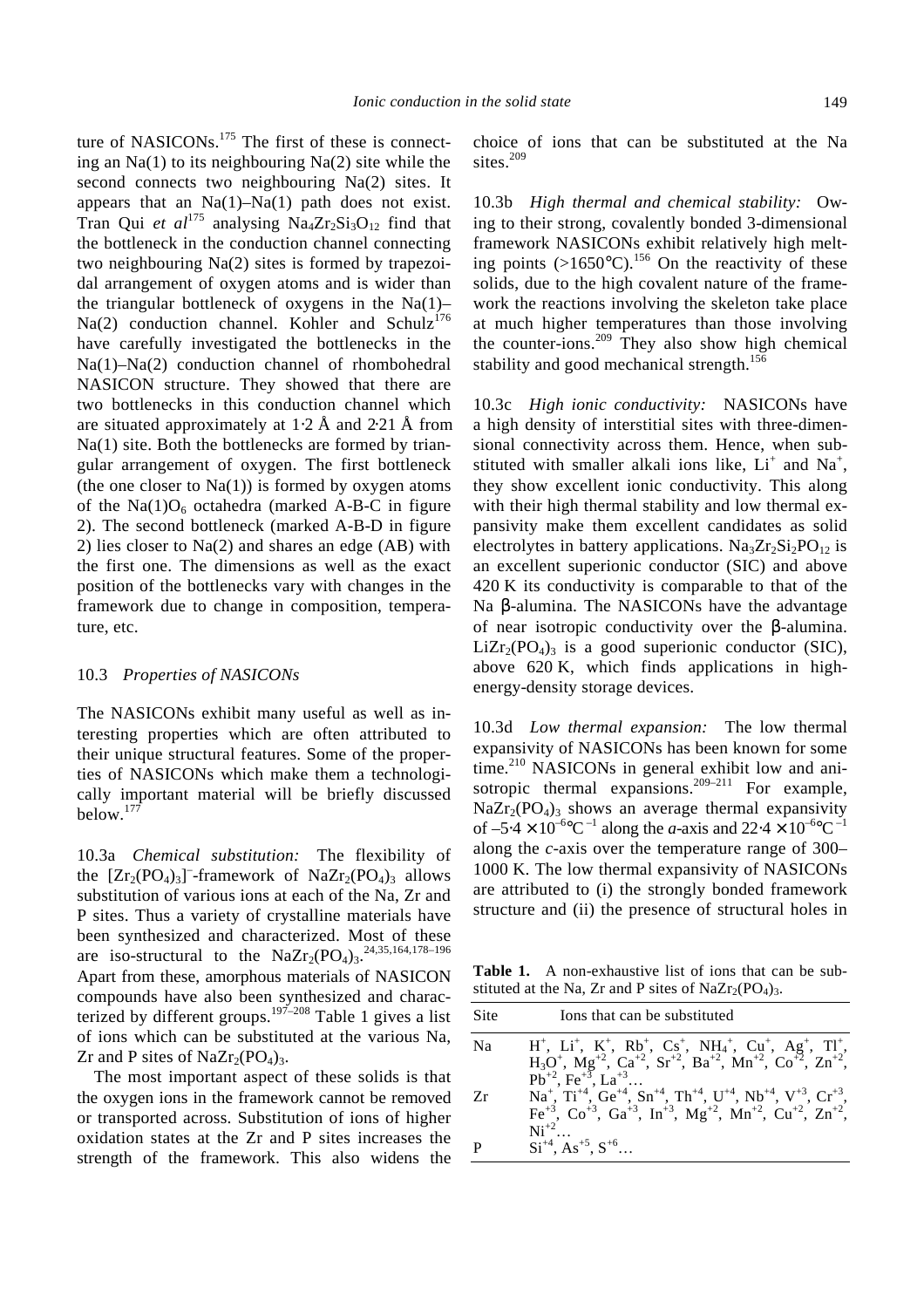the structure.<sup>156</sup> It is suggested that the structural holes enable the PO<sub>4</sub>-tetrahedra and  $ZrO<sub>6</sub>$ -octahedra to rotate in a coupled fashion enabling the material to take up the thermal strain without appreciable lattice expansion.<sup>162,163,209</sup> Near zero-thermal expansion materials of NASICON family have been synthesized through incorporation of suitable ions like Ca, Sr or Ba in the alkali ion sites<sup>155–157,212,213</sup> or by replacing few of the tetravalent ions (Zr ions) by Na  $\frac{1}{100}$  A solid solution between two materials with opposite thermal expansion behaviour also has been used to develop low thermal expansion ceramics.<sup>156</sup>

# 10.4 *Recent insights from computer simulation investigations*

As already pointed out, molecular simulations can provide valuable insights into the microscopic properties as well as provide its interrelationship with the changes in the macroscopic properties. Recently, we have studied some of the NASICON structures to understand their properties especially at the molecular level. Obtaining an insight at the microscopic level has been difficult and there exist many unresolved questions, for which these molecular simulations can be useful.

One of the intriguing observations is the conductivity maximum as a function of composition seen in  $Na_{1+x}Zr_2Si_xP_{3-x}O_{12}$  with  $0 \le x \le 3$ . In this class of systems, it is seen that the conductivity is a maximum around  $x = 2.0$ . In order to understand the processes controlling conductivity at the atomic level, it is desirable to carry out detailed molecular dynamics simulations of these systems. For this, however, accurate intermolecular interaction potential is required. Such a potential was recently proposed.<sup>214</sup> The form of the potential is:

$$
U(r_{ij}) = \frac{q_i q_j}{r_{ij}} + \frac{A_{ij} (\mathbf{s}_i + \mathbf{s}_j)^{n_{ij}}}{r_{ij}^{n_{ij}}} - \frac{C_{ij}}{r_{ij}^6}.
$$

This potential does not assume a rigid framework of NASICON but provides a full potential wherein interactions between ions within the framework as well as outside the framework are taken into account. This potential could reproduce accurately both the variation of lattice parameters as well as conductivity with composition. With the availability of this potential, it is possible to study the properties of the NASICON through simulations. Further, it is also

possible to investigate changes in framework structure with nature of the cation, composition, temperature, etc.

A detailed molecular dynamics study of the composition dependence of the structure, conductivity and ion motion in  $Na_{1+x}Zr_2Si_xP_{3-x}O_{12}$  employing the above potential has been recently reported. $^{215}$  Constant-pressure, constant-temperature variable-shape simulation cell Monte Carlo and microcanonical ensemble molecular dynamics simulation of superionic conducting rhombohedral phase of NASICON,  $Na_{1+x}Zr_2Si_xP_{3-x}O_{12}$  with  $0 \le x \le 3$ , at a temperature of 600 K is reported. Changes in structure, conductivity, hop path, site occupancies, bond lengths of framework atoms with composition are discussed. Average Na(1)–O distance shows a peak at  $x = 2$ , while Na(2)–O distance shows a monotonic increase. Sum of the sodium occupancies at Na(1) and mid-Na sites add up to a constant value of unity which supports the conclusion of Boilot *et al*<sup>216</sup> based on X-ray diffraction. Occupancy of the Na(1) site attains a minimum at  $x = 2$ . The predominant conduction channel (which carries more than 90% of the sodium ions) is found to be the one connecting Na(1)-mid-Na-Na(2). Density contours for sodium, depicting this conduction channel, are reported. Free energy profile along the conduction channel suggests that entropy contribution cannot be neglected. The mid-Na site is not associated with a free energy minimum.

An interionic potential to investigate Li ion motion in the rigid framework of  $PO_4$  tetrahedra and  $ZrO_6$ octahedra of  $LiZr_2(PO_4)_3 - a$  Nasicon-type superionic conductor – has been developed by fitting to the low-temperature X-ray structure and conductivity data at  $700 \text{ K}$ <sup>217</sup> A molecular dynamics simulation employing this potential function has been carried out. A detailed analysis of the molecular dynamics trajectories suggests that the proposed interionic potential can predict properties of the  $LiZr_2(PO_4)$ <sub>3</sub> in good agreement with known X-ray, NMR, calorimetric, conductivity, and other data. The transition from normal to superionic conductor takes place between 550 and 600 K and is accompanied by a peak in the constant volume specific heat, suggestive of a higher order transition as well as migration of Li ions from crystallographic 6b (site 1) to 18e (site 2) position. The activation energy and path of migration of Li ions from site 1 to 2 are in good agreement with experiment. Density contours surrounding sites 1 and 2, which reveal the exact geometry of the void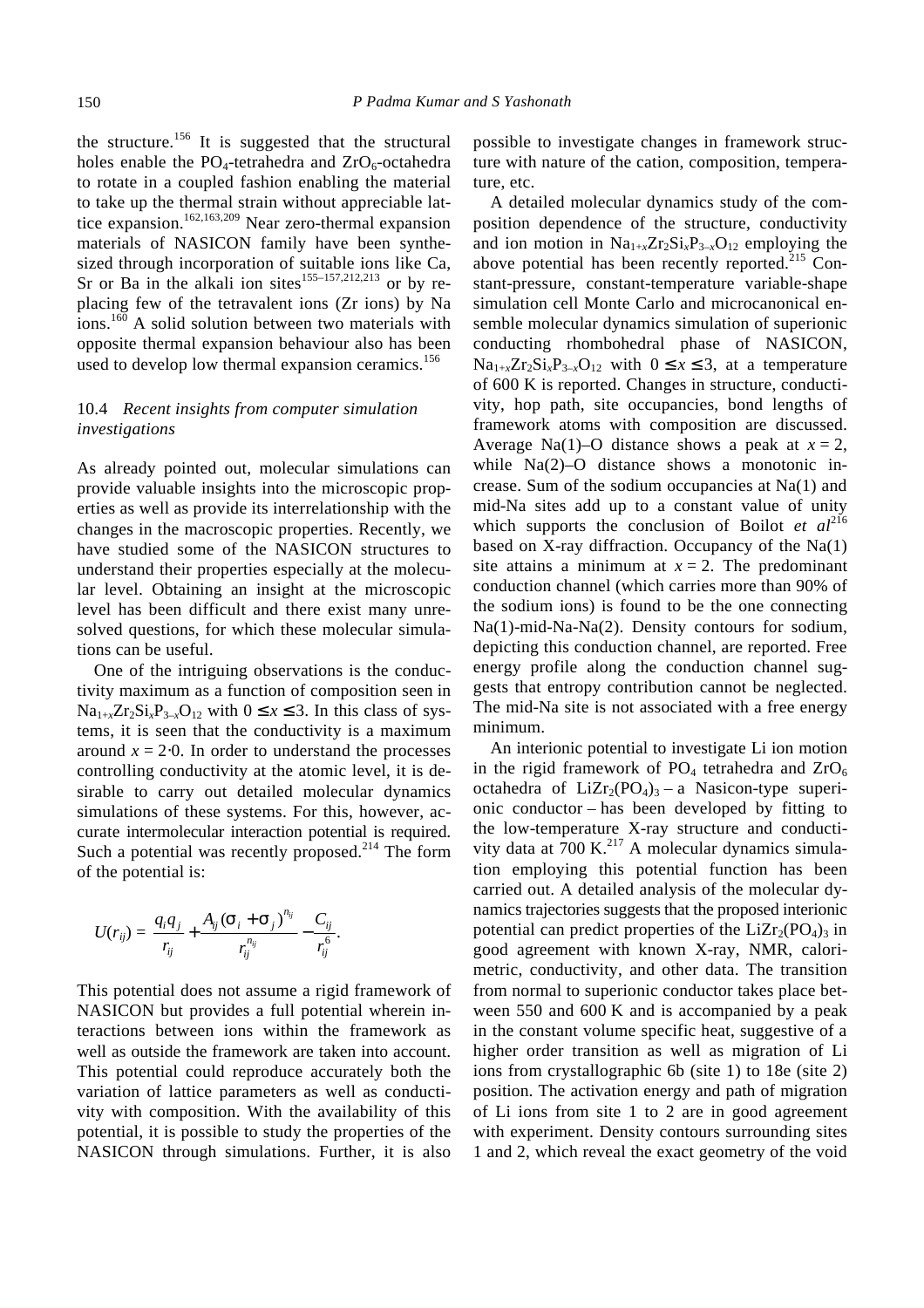space around these sites, are in excellent qualitative agreement with thermal ellipsoid parameters obtained from X-ray diffraction. The frequency of vibration of Li ion in the two sites are found to depend strongly on the geometry of the void space at these sites dictated by the potential energy surface.

In order to find out the underlying cause for the conductivity maximum, a model study was carried out in which ion radius was varied over a range without constraining the radius of the ion to the real ions.<sup>218</sup> A molecular dynamics study of ion mobility as a function of the size of the mobile ion within Nasicon-type structures was carried out. The self diffusivity exhibits an anomalous peak suggesting that the levitation effect exists even in ionic systems dominated by Coulomb interaction. This has important consequences in the diffusion of ions in chemical and biological systems. It is seen that high mobility of the ion is associated with the liquid-like radial distribution functions between the ion and the oxygen of the framework. The force on the ion due to the framework within which it is moving is found to be a minimum.

# 10.5 *Technological applications of NASICONs*

NASICONs find their applications in diverse fields. A few are listed below.

- solid electrolytes
- low thermal expansion ceramics
- substrate materials for electronic packaging
- oxidation protection coatings of non-oxide materials
- nuclear waste disposal
- catalysis.

#### **11. Conclusions**

We have provided a summary of experimental, computational and sometimes theoretical studies on solid-state ionic conductors. It appears that the solid state ionic conductors are superior to liquid electrolytes in several ways. The reasons for this is not difficult to appreciate. The disorder in these crystalline solids is significantly less than that seen in liquids.

There still remain certain aspects that need to be investigated. These are the microscopic nature of the ionic motion, the normal to superionic phase transitions, the dependence of diffusivity on the size of the diffusing species, the changes in the zirconium silico phosphate-framework upon the variation of size and the content of alkali ion and the role of framework expansions as well as vibrations on conductivity.

# **Acknowledgement**

The authors thank the Department of Science and Technology, New Delhi for financial support.

#### **References**

- 1. Chandra S 1981 *Superionic solids principles and application* (Amsterdam: North-Holland)
- 2. Bruce P (eds) 1995 *Solid state electrochemistry* (New York: Cambridge University Press)
- 3. Faraday M 1838 *Philos. Trans. R. Soc. London* (London: Richard and J Taylor)
- 4. Warburg E 1994 *Ann. Phys. Chem. N. F.* **21** 662
- 5. Warburg E and Tegetmeier F 1888 *Ann. Phys. Chem. NF* **32** 455
- 6. Nernst W 1900 *Z. Electrochem*. **6** 41
- 7. Tubandt C and Lorenz E 1914 *Z. Phys. Chem.* **87** 513
- 8. Katayama M 1908 *Z. Phys. Chem*. **61** 566
- 9. Bauer E and Preis H 1937 *Z. Electrochem.* **44** 727
- 10. Kiukkola K and Wagner C 1957 *J. Electrochem. Soc.* **104** 379
- 11. Reuter B and Hardel K 1961 *Naturwissenschaften* **48** 161
- 12. Owens B B and Argue G R 1967 *Science* **157** 308
- 13. Bradley J N and Green P D 1967 *Trans. Farad. Soc*. **63** 424
- 14. Takahashi T and Yamamoto O 1966 *Electrochem. Acta* **11** 779
- 15. Argue G R and Owens B B 1968 *Abstracts*, *133rd National Meeting of the Electrochemical Society*, Boston, MA, No. 281
- 16. Yao Y F and Kummer J T 1967 *J. Inorg. Nucl. Chem.* **29** 2453
- 17. Kummer J T and Weber N 1966 *US Patent* **3** 458 356
- 18. Kuwabara K and Takahashi T 1976 *J. Solid State Chem.* **19** 147
- 19. Boilot J P, Thery J and Collongues R 1973 *Mater. Res. Bull*. **8** 1143
- 20. Takahashi T, Kuwabara K and Kase Y 1975 *Denki Kagaku* **43** 273
- 21. Takahashi T, Kuwabara K and Kase Y 1975 *Nippon Kagaku* **8** 1305
- 22. Delmas C, Fouassier C, Reau J M and Hagenmuller P 1976 *Mater. Res. Bull*. **11** 1081
- 23. Trichet L and Rouxel J 1977 *Mater. Res. Bull*. **12** 345
- 24. Hong H Y-P 1976 *Mater. Res. Bull*. **11** 173
- 25. Goodenough J B, Hong H Y-P and Kafalas J A 1976 *Mater. Res. Bull.* **11** 203
- 26. Benrath A and Drekopt K 1921 *Z. Phys. Chem.* **99** 57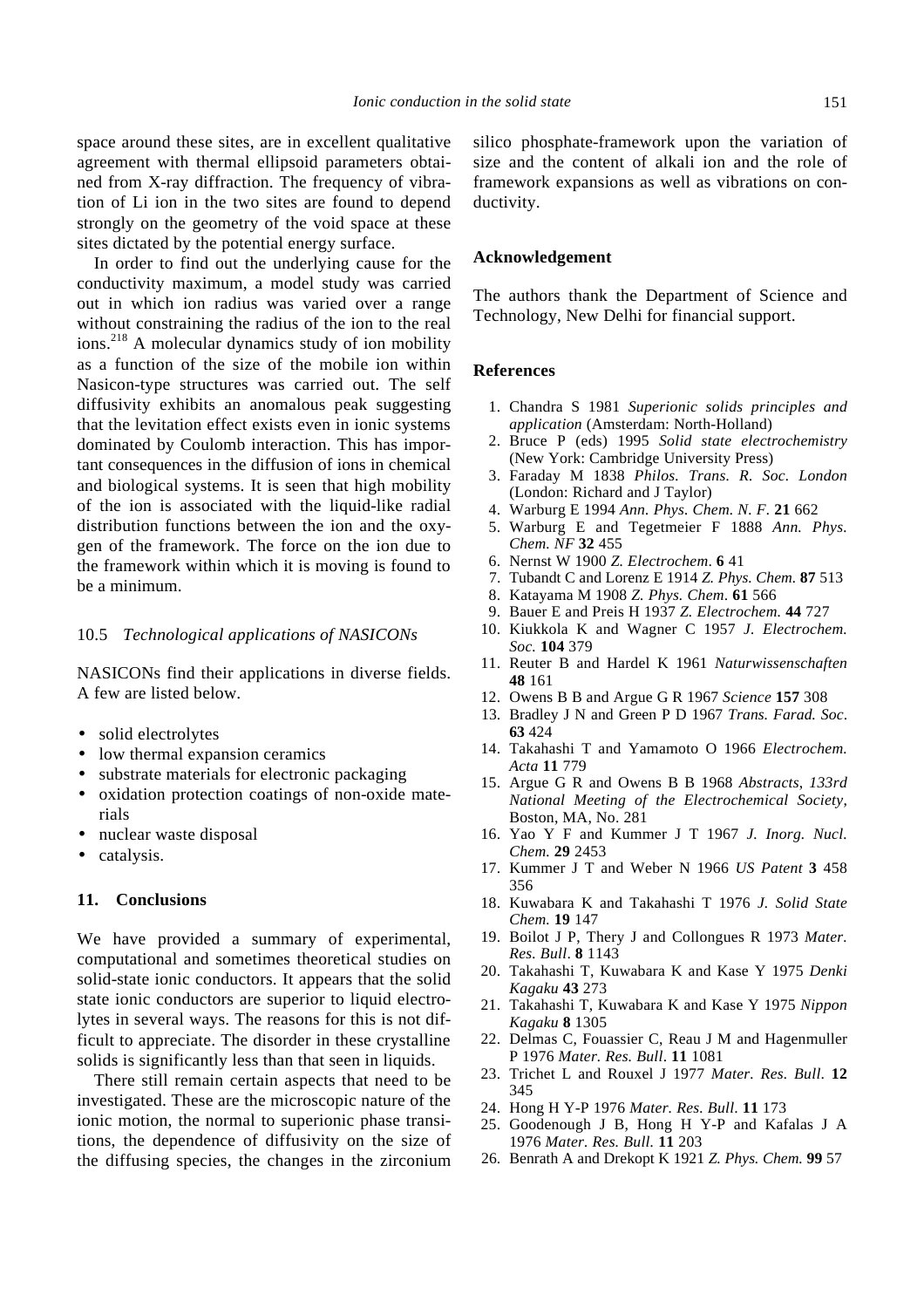- 27. Fø rland T and Krogh-Moe J 1957 *Acta. Chem. Scand.* **11** 565
- 28. Kvist A and Lunden A 1965 *Z. Naturforsch.* **A20** 235
- 29. Heed B 1975 *Dissertation*, Gothenburg
- 30. West A R 1973 *J. Appl. Electrochem.* **3** 327
- 31. Garcia A, Torres-Trevino G and West A R 1990 *Solid State Ionics* **40/41** 13
- 32. Huggins R A 1977 *Electrochim. Acta* **22** 773
- 33. Boukamp B A and Huggins R A 1976 *Phys. Lett.* **A58** 231
- 34. Roth W L and Farrington G C 1977 *Science* **196** 1332
- 35. Taylor B E, English A D and Berzins T 1977 *Mater. Res. Bull*. **12** 171
- 36. Tell B, Wagner S and Kasper H M 1977 *J. Electrochem. Soc.* **124** 536
- 37. Réau J M, Magniez G, Rabardel L, Chaminade J P and Pouchard M 1976 *Mater. Res. Bull*. **11** 867
- 38. Angell C A 1989 *High conductivity solid ionic conductors* (ed.) Takahashi (Singapore: World Scientific)
- 39. Souquet J L and Kone A 1986 *Materials for solid state batteries* (eds) B V R Chowdari and S Radhakrishna (Singapore: World Scientific)
- 40. Souquet J L 1995 *Solid state electrochemistry* (ed.) P G Bruce (New York: Cambridge Univ. Press)
- 41. Tonge J S and Shriver D F 1989 *Polymer for electronic applications* (ed.) J H Lai (Boca Raton FL: CRC Press)
- 42. Cowie J M G and Cree S H 1989 *Annu. Rev. Phys. Chem.* **40** 85
- 43. Linford R G (eds) 1990 *Electrochemical Science and Technology of Polymers* **2**
- 44. Bruce P G and Vincent C A 1993 *J. Chem. Soc.*, *Faraday Trans.* **89** 3187
- 45. Rice M J and Roth W L 1972 *J. Solid State Chem.* **4** 294
- 46. Beniere F 1972 *Physics of electrolytes* (ed.) J Hladik (New York: Academic Press)
- 47. Lederman F L, Salamon M B and Peisl H 1976 *Solid State Commun*. **19** 147
- 48. Funke K and Hackenberg R 1971 *Ber. Bunsenges. Phys. Chem*. **75** 436
- 49. Knotek M L and Seager C H 1977 *Solid State Commun.* **21** 625
- 50. Knotek M L 1976 *J. Electrochem. Soc.* **123** 756
- 51. von Neumann J and Ulam S 1945 *Bull. Am. Math. Soc.* **51** 660
- 52. Metropolis N, Rosenbluth A W, Rosenbluth M N, Teller A H and Teller E 1953 *J. Chem. Phys.* **21** 1087
- 53. Reif F 1992 *Fundamentals of statistical and thermal physics* (New York: McGraw-Hill)
- 54. Allen M P and Tildesley T J 1987 *Computer simulation of liquids* (Oxford: Clarendon)
- 55. Frenkel D and Smit B 1996 *Understanding molecular simulations: from algorithms to applications* (San Diego: Academic Press)
- 56. McDonald I R 1980 *Mol. Phys.* **23** 41
- 57. Andersen H C 1980 *J. Chem. Phys.* **72** 2384
- 58. Parrinello M and Rahman A 1980 *Phys. Rev. Lett.* **45** 1196
- 59. Parrinello M and Rahman A 1981 *J. Appl. Phys*. **52** 7182
- 60. Norman G E and Filinov V S 1969 *High Temp.* (*USSR*) **7** 216
- 61. Adams D J 1975 *Mol. Phys.* **29** 307
- 62. Alder B J and Wainwright T E 1957 *J. Chem. Phys*. **27** 1208
- 63. Alder B J and Wainwright T E 1959 *J. Chem. Phys*. **31** 459
- 64. Rahman A 1964 *Phys. Rev.* **A136** 405
- 65. Goldstein H 1993 *Classical mechanics* (New Delhi: Narosa)
- 66. Nosé S 1984 *Mol. Phys.* **52** 255
- 67. Nosé S 1984 *J. Chem. Phys.* **81** 511
- 68. Hoover W G 1985 *Phys. Rev.* **A 31** 1695
- 69. Hoover W G 1986 *Phys. Rev.* **A34** 2499
- 70. Hansen J P and McDonald I R 1986 *Theory of simple liquids* 2nd edn (New York: Academic Press)
- 71. Brown I D 1992 *Z. Kristallogr.* **199** 255
- 72. Kohn W and Sham L J 1965 *Phys. Rev.* **140** A1133
- 73. Car R and Parrinello M 1985 *Phys. Rev. Lett.* **55** 2471
- 74. Feynman R P and Hibbs A R 1965 *Quantum mechanics and path integrals* (New York: McGraw Hill)
- 75. Barker J A 1979 *J. Chem. Phys.* **70** 2914
- 76. Thirumalai D and Berne B J 1983 *J. Chem. Phys.* **79** 5029
- 77. Tosi M P and Fumi F G 1964 *J. Phys. Chem. Solids* **25** 45
- 78. Fumi F G and Tosi M P 1964 *J. Phys. Chem. Solids* **25** 31
- 79. Adams D J and McDonald I R 1974 *J. Phys.* **C7** 2761
- 80. Lewis J W E, Singer K and Woodcock L V 1975 *J. Chem. Soc.*, *Faraday Trans. II* **71** 301
- 81. Woodcock L V 1971 *Chem. Phys. Lett.* **10** 257
- 82. Sangster M J L and Dixon M 1976 *Adv. Phys.* **25** 247
- 83. Hansen J P and McDonald I R 1974 *J. Phys.* **C7** L384
- 84. Gillan M J and Dixon M 1980 *J. Phys.* **C13** 1901
- 85. Walker J R and Catlow C R A 1982 *J. Phys.* **C15** 6151
- 86. De Leeuw S W and Perram J W 1979 *Fast ion transport in solids electrodes and electrolytes* (eds) Vashishta, Mundy and Shenoy (North Holland New York: Elsevier)
- 87. Smith W and Gillan M J 1992 *J. Phys.: Condens. Matter.* **D4** 3215
- 88. Hafskjold B and Li X 1995 *J. Phys.: Condens. Matter.* **D7** 2949
- 89. Wolf M L, Walker J R and Catlow C R A 1984 *J. Phys.* **C17** 6623
- 90. Wolf M L and Catlow C R A 1984 *J. Phys.* **C17** 6635
- 91. Wilde P J and Catlow C R A 1998 1998 *Solid State Ionics* **112** 185
- 92. Ammundsen B, Burns G R, Islam M S, Kanoh H and Roziére J 1999 *J. Phys. Chem.* **B103** 5175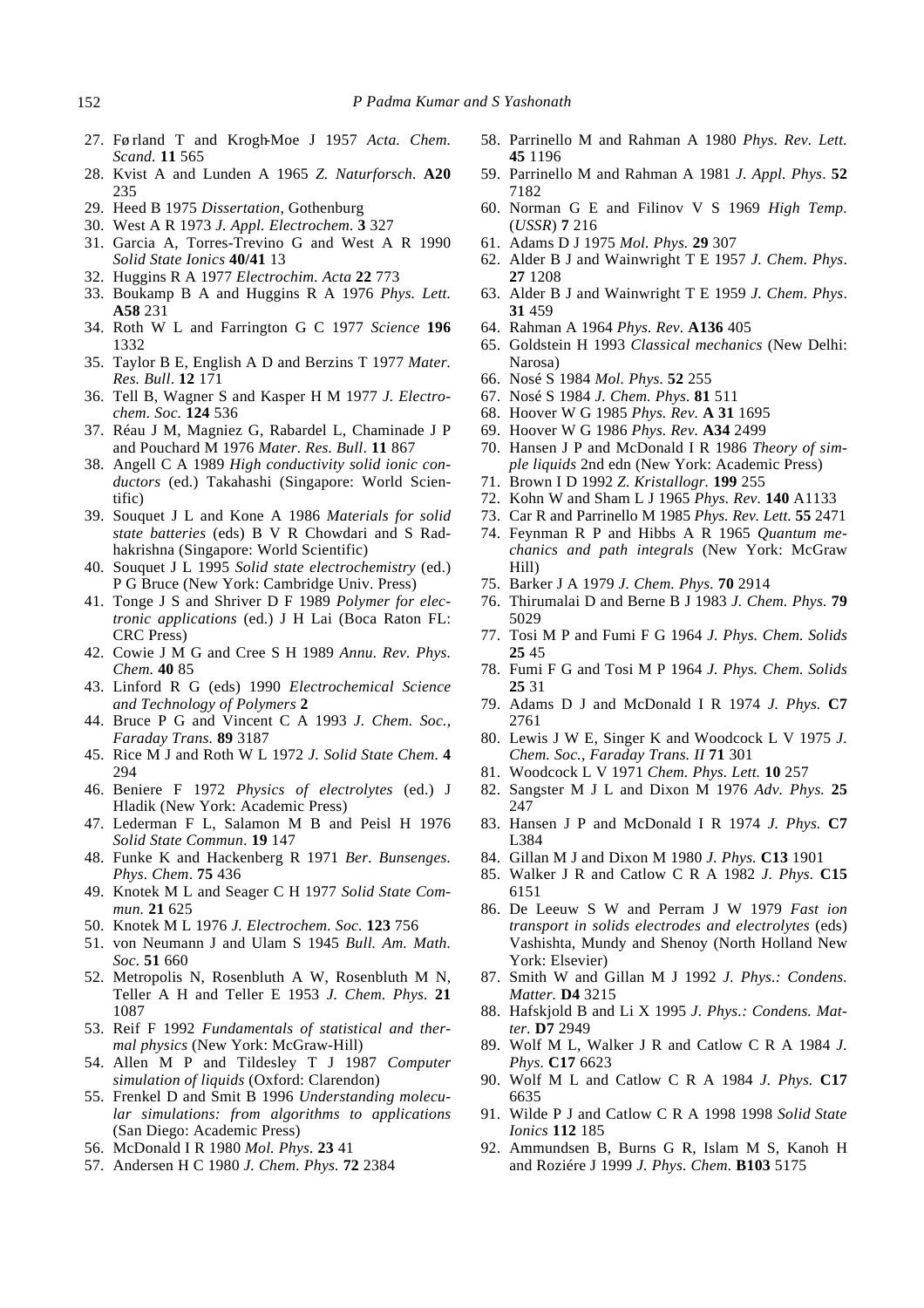- 93. Islam M S 2000 *J. Mater. Chem.* **10** 1027
- 94. Vashishta P and Rahman A 1978 *Phys. Rev. Lett*. **40** 1337
- 95. Parrinello M, Rahman A and Vashishta P 1983 *Phys. Rev. Lett.* **50** 1073
- 96. Ray J R and Vashishta P 1989 *J. Chem. Phys.* **90** 6580
- 97. Gillan M J 1985 *Physica* **B131** 157
- 98. Catlow C R A 1990 *J. Chem. Soc.*, *Faraday Trans.* **86** 1167
- 99. Catlow C R A 1992 *Solid State Ionics* **53–56** 955
- 100. Ratner M A and Nitzan A 1988 *Solid State Ionics* **28–30** 3
- 101. Schoonman J, Ebert L B, Hsieh C H and Huggins R A 1973 *J. Appl. Phys.* **46** 2873
- 102. Bonne R W and Schoonman J 1977 *J. Electrochem. Soc.* **124** 28
- 103. Kennedy J H and Miles R C 1976 *J. Electrochem. Soc.* **123** 47
- 104. Derrington C E and O'Keeffe M 1973 *Nature* (*London*) **246** 44
- 105. Rahman A 1976 *J. Chem. Phys.* **65** 4845
- 106. Kim Y S and Gordon R G 1974 *J. Chem. Phys.* **60** 4332
- 107. Jacucci G and Rahman A 1978 *J. Chem. Phys.* **69** 4117
- 108. Dixon M and Gillan M J 1980 *J. Phys.* **C13** 1919
- 109. Dixon M and Gillan M J 1980 *J. de Physique* **41** C6
- 110. Montani R A 1994 *J. Chem. Phys.* **100** 8381
- 111. Walker A B, Dixon M and Gillan M J 1982 *J. Phys.* **C15** 4061
- 112. Castiglione M J, Wilson M, Madden P A and Grey C P 2001 *J. Phys.* **D13** 51
- 113. Funke K 1976 *Prog. Solid State Chem.* **11** 345
- 114. Buhrer W and Halg M 1974 *Helv. Phys. Acta* **47** 27
- 115. Wright A F and Fender B E F 1977 *J. Phys.* **C10** 2261
- 116. Yoshiasa A, Maeda H, Ishii T and Koto K 1990 *Solid State Ionics* **40/41** 341
- 117. Huberman B A 1974 *Phys. Rev. Lett.* **32** 1000
- 118. Rice M J, Strassler S and Toombs G A 1974 *Phys. Rev. Lett.* **32** 596
- 119. Pardee W J and Mahan G D 1975 *J. Solid State Chem.* **15** 310
- 120. Vergas R, Salamon M B and Flynn C P 1976 *Phys. Rev. Lett.* **37** 1550
- 121. Salamon M B 1977 *Phys. Rev.* **B15** 2236
- 122. Welch D O and Dienes G J 1977 *J. Phys. Chem. Solids* **38** 311
- 123. Sekkal W, Laref A, Zaoui A, Aourag H and Certier M 1999 *Solid State Commun.* **112** 49
- 124. Flygare W H and Huggins R A 1973 *J. Phys. Chem. Solids* **34** 1199
- 125. Hainovsky N and Maier J 1995 *Phys. Rev.* **B51** 15789
- 126. Lee J-S, Adams S and Maier J 2000 *J. Phys. Chem. Solids* **61** 1607
- 127. Zimmer F, Ballone P, Maier J and Parrinello M 2000 *J. Chem. Phys.* **112** 6416
- 128. Ihara S and Suzuki K 1984 *J. Phys. Soc. Japan* **53** 3081
- 129. Vashishta P, Ebbsjö I, Dejus R and Sköld K 1985 *J. Phys.* **C18** L291
- 130. Rino J P, Hornos Y M M, Antonio G A, Ebbsjö I, Kalia R and Vashishta P 1988 *J. Chem. Phys*. **89** 7542
- 131. Tachibana F, Kobayashi M and Okazaki H 1988 *Solid State Ionics* **28–30** 41
- 132. Okazaki H 1976 *J. Phys. Soc. Japan* **23** 355
- 133. Okazaki H and Tachibana F 1988 *Solid State Ionics* **28–30** 495
- 134. Tachibana F and Okazaki H 1987 *Solid State Ionics* **23** 219
- 135. Peters C R, Bettman M, Moore J W and Glick M D 1971 *Acta. Crystallogr*. **B27** 1826
- 136. Radzilowski R H and Kummer J T 1971 *J. Electrochem. Soc.* **118** 714
- 137. Roth W L 1972 *J. Solid State Chem.* **4** 60
- 138. Kennedy J H 1977 In *Solid Electrolytes* (ed.) Geller (Berlin: Springer-Verlag)
- 139. Collongues R, Thery J and Boilot J P 1978 In *Solid electrolytes* (eds) P Hagenmuller and W van Gool (New York: Academic Press)
- 140. Davies P K, Gorson F, Feist T and Katzan C M 1986 *Solid State Ionics* **18/19** 1120
- 141. Takahashi T 1989 *High conductivity solid ionic conductors, recent trends and applications* (Singapore: World Scientific)
- 142. Wolf M L, Walker J R and Catlow C R A 1984 *Solid State Ionics* **13** 33
- 143. Thomas J O 1992 *Solid State Ionics* **53–56** 1311
- 144. Mayer M, Jaenisch V, Maass P and Bunde A 1996 *Phys. Rev. Lett*. **76** 2338
- 145. Wang Y and Cormack A N 1998 *Solid State Ionics* **111** 333
- 146. Wang J C, Gaffari M and Choi S 1975 *J. Chem. Phys.* **26** 772
- 147. Hayes W and Holden L 1980 *J. Phys.* **C13** L321
- 148. Colomban Ph and Lucazeau G 1980 *J. Chem. Phys.* **72** 1213
- 149. Catlow C R A and Walker J R 1980 *Nature* (*London*) **286** 473
- 150. Boilot J P, Collin G, Colomban Ph and Comes R 1980 *Phys. Rev.* **22** 5912
- 151. Sekido S and Ninimoya Y 1981 *Solid State Ionics* **3/4** 153
- 152. Pham-Thi M, Velasco G and Colomban Ph 1986 *J. Mater. Sci. Lett.* **5** 415
- 153. 1978 *Solid electrolytes* (New York: Academic Press)
- 154. Dautremont-Smith W C 1982 *Displays* **3** 3
- 155. Roy R, Vance E R and Alamo J 1982 *Mater. Res. Bull.* **17** 585
- 156. Agrawal D K 1996 *Trans. Indian Ceram. Soc.* **55** 1
- 157. Roy R, Agrawal D K, Alamo J and Roy R A 1984 *Mater. Res. Bull.* **19** 471
- 158. Roy R, Agrawal D K and McKinstry H A 1989 *Annu. Rev. Mat. Sci.* **19** 59
- 159. Agrawal D K 1994 *J. Mater. Educ.* **16** 139
- 160. Alamo J and Roy R 1984 *Commun. Am. Ceram. Soc.* **C67**
- 161. Lenain G E, McKinstry H A, Limaye S Y and Woodward A 1984 *Mater. Res. Bull*. **19** 1451